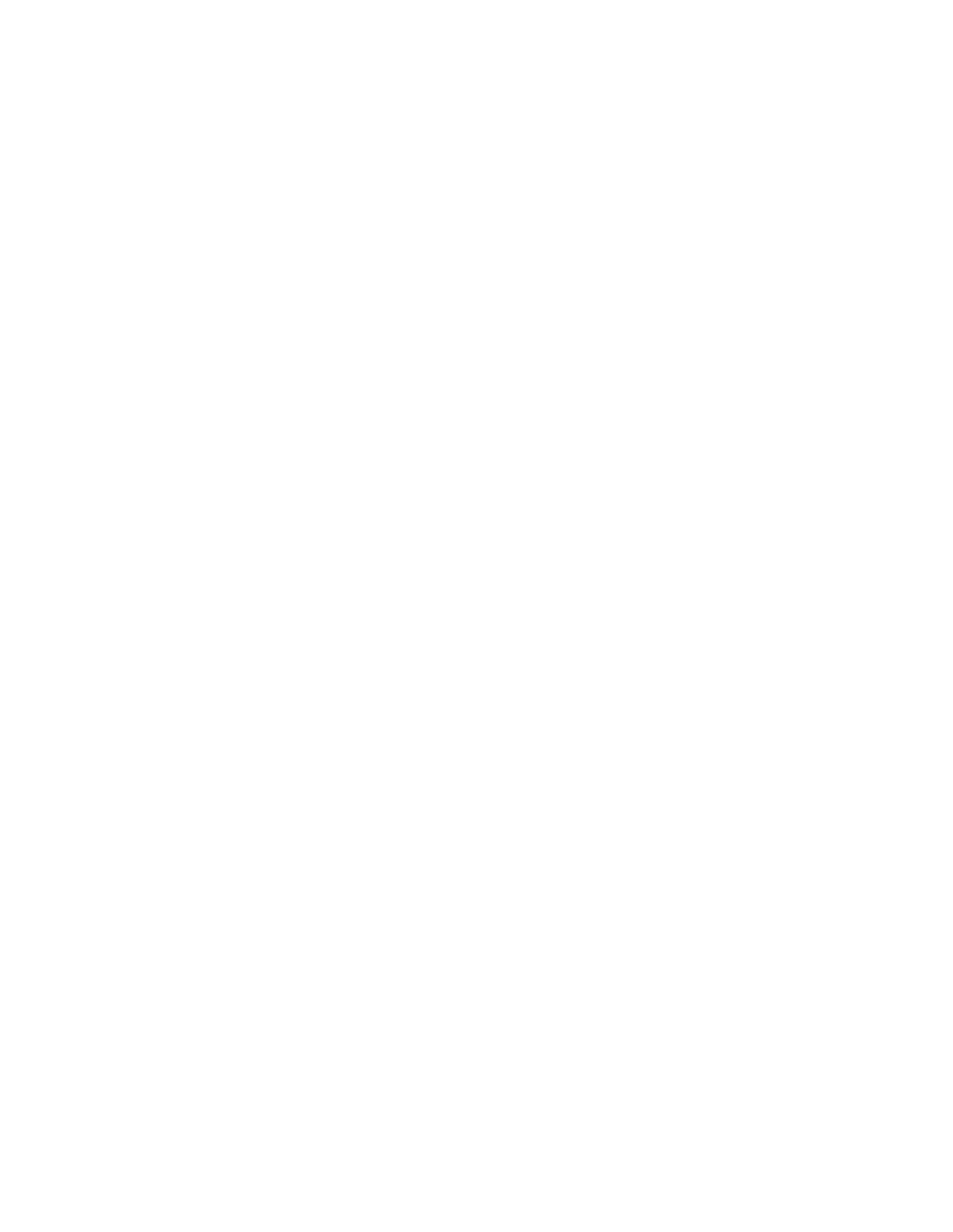## **Table of Contents**

| SCOPE AND SEQUENCE - BOOKER T. WASHINGTON MAGNET PROGRAM28 |                     |
|------------------------------------------------------------|---------------------|
| 1                                                          | Updated: 10-26-2021 |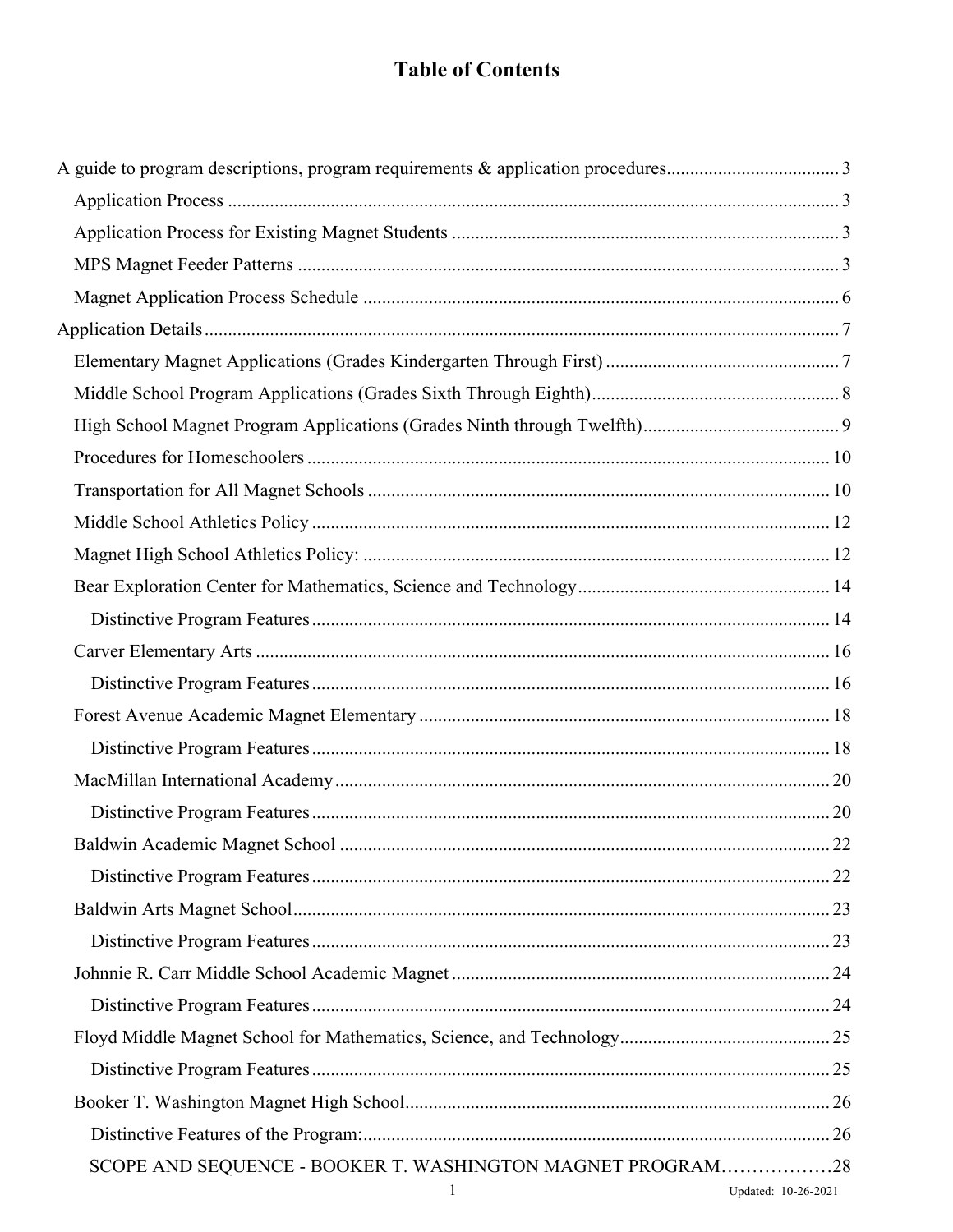| SCOPE AND SEQUENCE - BREWBAKER TECHNOLOGY MAGNET HIGH SCHOOL PROGRAM |  |
|----------------------------------------------------------------------|--|
|                                                                      |  |
|                                                                      |  |
|                                                                      |  |
|                                                                      |  |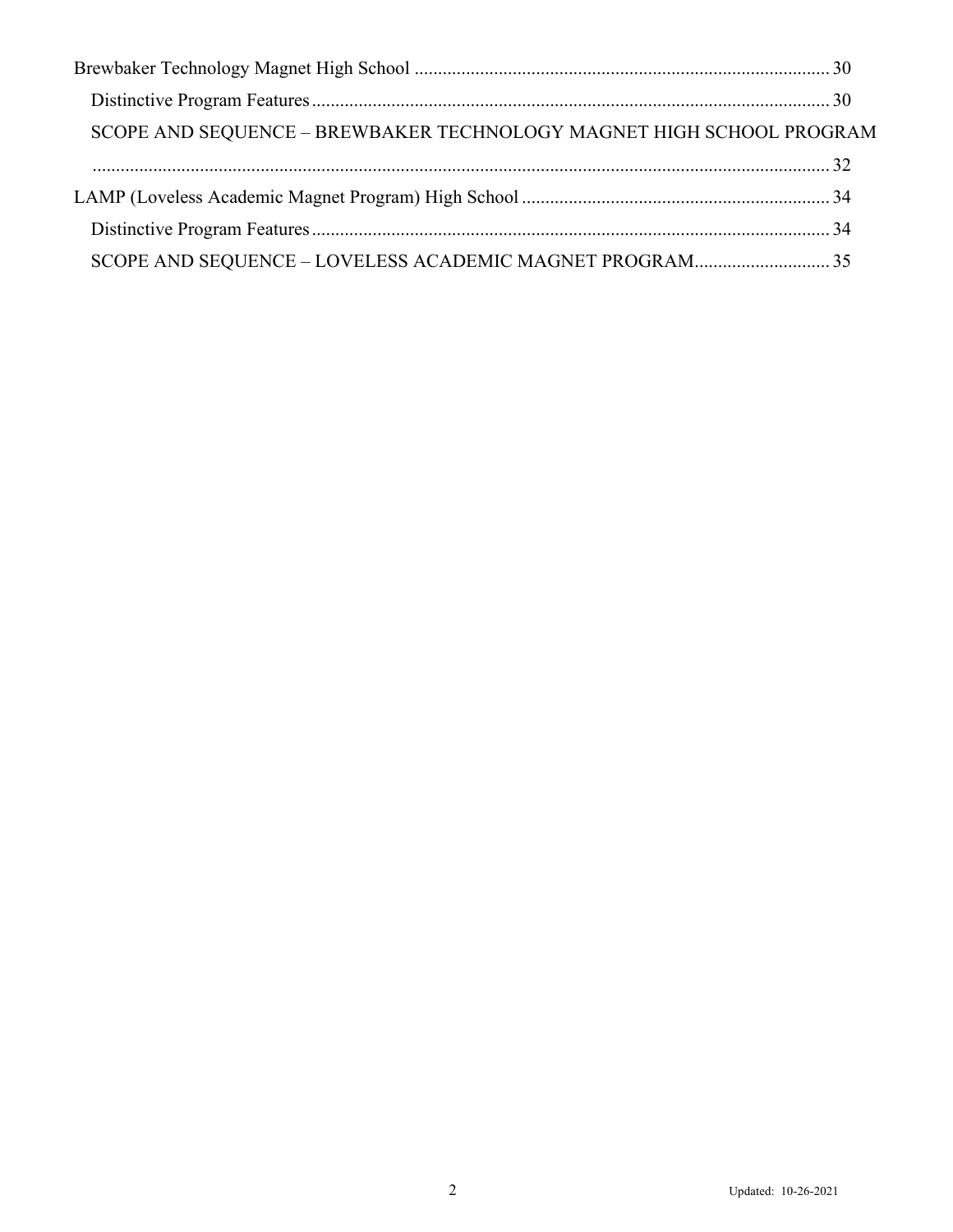## **Montgomery Public Schools**

## **Magnet Schools Program Handbook 2022-2023 School Year**

## **A guide to program descriptions, program requirements & application procedures**

Magnet schools were created in the 1960s and 1970s to voluntarily promote school integration and improve the quality of America's educational system through innovative curricula and classroom instruction (Magnet Schools of America). The magnet programs of the Montgomery Public Schools (MPS) offer educational choices for children in Kindergarten through the twelfth grade. These specialized programs are designed around themes that focus on the talents and abilities of students. The magnet programs offer expanded educational choices to Montgomery's youth and invite more remarkable personal growth and exploration opportunities. While each magnet has its unique characteristics, all share a commitment to providing innovative and stimulating instruction.

## **Application Process**

The Magnet Application is an online application and requires the applicant's guardian to enter an email address. Applicants will ONLY be notified via email for acceptance, ineligibility, or no available seats. *Applicants may only complete the electronic application once. No changes can be made after the electronic application has been submitted.* Parents without internet access can go to their first-choice magnet school for assistance before the application deadline.

## **Application Process for Existing Magnet Students**

Students currently attending an MPS magnet school do not need to apply *unless they would like to change magnet schools or apply for a magnet school outside of their feeder pattern. Applicants may only complete the electronic application once. No changes can be made after the electronic application has been submitted.* Parents without internet access can go to their first-choice magnet school for assistance before the application deadline.

| <b>Elementary Magnet</b>             | <b>Middle School Magnet</b> | <b>High School Magnet</b>       |
|--------------------------------------|-----------------------------|---------------------------------|
| <b>Bear Exploration Center</b>       | Floyd Middle Magnet         | <b>Brew Tech Magnet</b>         |
| <b>Carver Elementary Arts Magnet</b> | <b>Baldwin Arts Magnet</b>  | <b>BTW</b> Magnet               |
| Forest Avenue Academic Magnet        | <b>Baldwin Academics</b>    | LAMP (Loveless Academic Magnet) |
| MacMillan International Academy      | Johnnie Carr Middle Magnet  | LAMP (Loveless Academic Magnet) |

## **MPS Magnet Feeder Patterns**

*PLEASE NOTE:* **Applicants who choose to apply to more than one magnet school must rank your selections beginning with first choice.**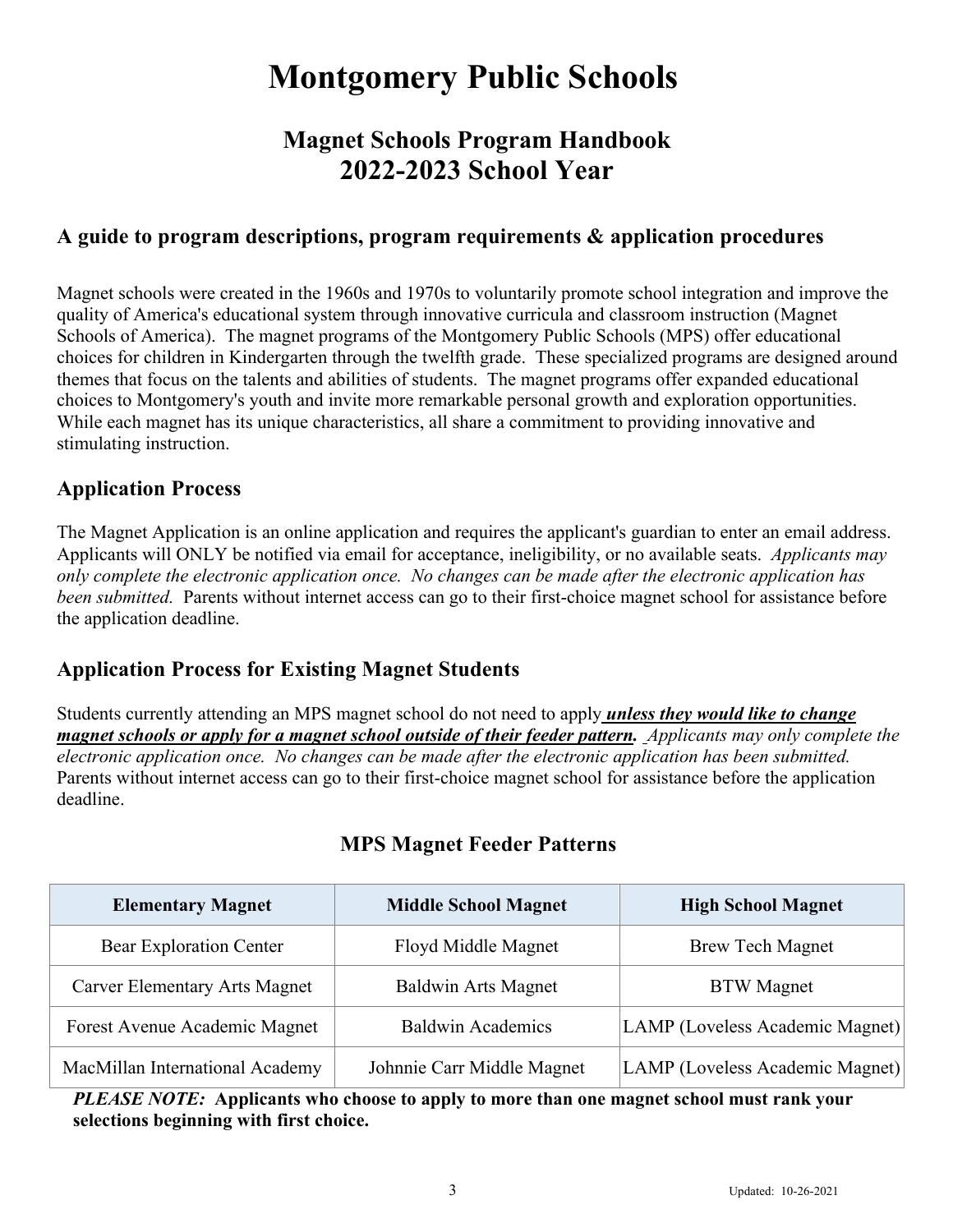Parents are encouraged to learn as much about the magnet schools as possible before beginning the magnet application process. For interested applicants to learn more about our magnet schools, each magnet school will provide virtual tours. Links to each school's virtual tour are posted on the MPS website at www.EngageEducateInspire.org/For Parents/Magnet Schools/Magnet Virtual Tours. Additionally, information about each magnet program along with each program's eligibility criteria can also be found on the MPS website.

The application website will be available on (CST) **January 10, 2022 – February 10, 2022**. The application portal will close promptly at 4:00 pm (CST) **Thursday, February 10, 2022**. Therefore, please plan to begin the process in advance. **Failure to complete the application correctly will result in disqualification of the applicant.** 

## **Information for applicants who are** *CURRENTLY ENROLLED* **in Montgomery Public Schools**

Applicants *currently enrolled* in Montgomery Public Schools will need their ten (10) digit Student State ID Number (located on the report card) to complete the magnet application. Parents/Guardians can identify their child's SSID number in the Parent Portal of PowerSchool. The SSID number can be found under Demographics in the Student Information Section (available in the left column once you log in.) The SSID number will be in the Origin/Residency Section. Once you have entered your child's SSID number and date of birth, your child's information will be pulled from PowerSchool. Please verify that the information displayed on the screen is correct.

If you see any errors, please notify your child's *current* school immediately. You will need to request changes in writing. Please note that a change of address will require proof of residency. Once you submit your change in writing to your child's *current* school, it may take up to 72 hours for that change to be reflected in the Magnet Application Portal. Therefore, you must begin this process early. Each applicant's contact information must be correct. If there is a change in address or phone number after the application has been submitted, please notify your child's current school and the magnet schools office in writing.

Parents/Guardians who do not have a password to the PowerSchool Parent Portal will need to contact their child's current school to obtain their child's SSID number.

**If your child were NOT enrolled in Montgomery Public Schools for the previous school year (2020 – 2021),** you **would NEED** to download the transcript request form and give it to the guidance counselor at their current school.

If your child was enrolled in Montgomery Public Schools for the 2020 **–** 2021 school year and is currently enrolled in a Montgomery Public School for the 2021-2022 school year, you **DO NOT** need to complete a transcript request form.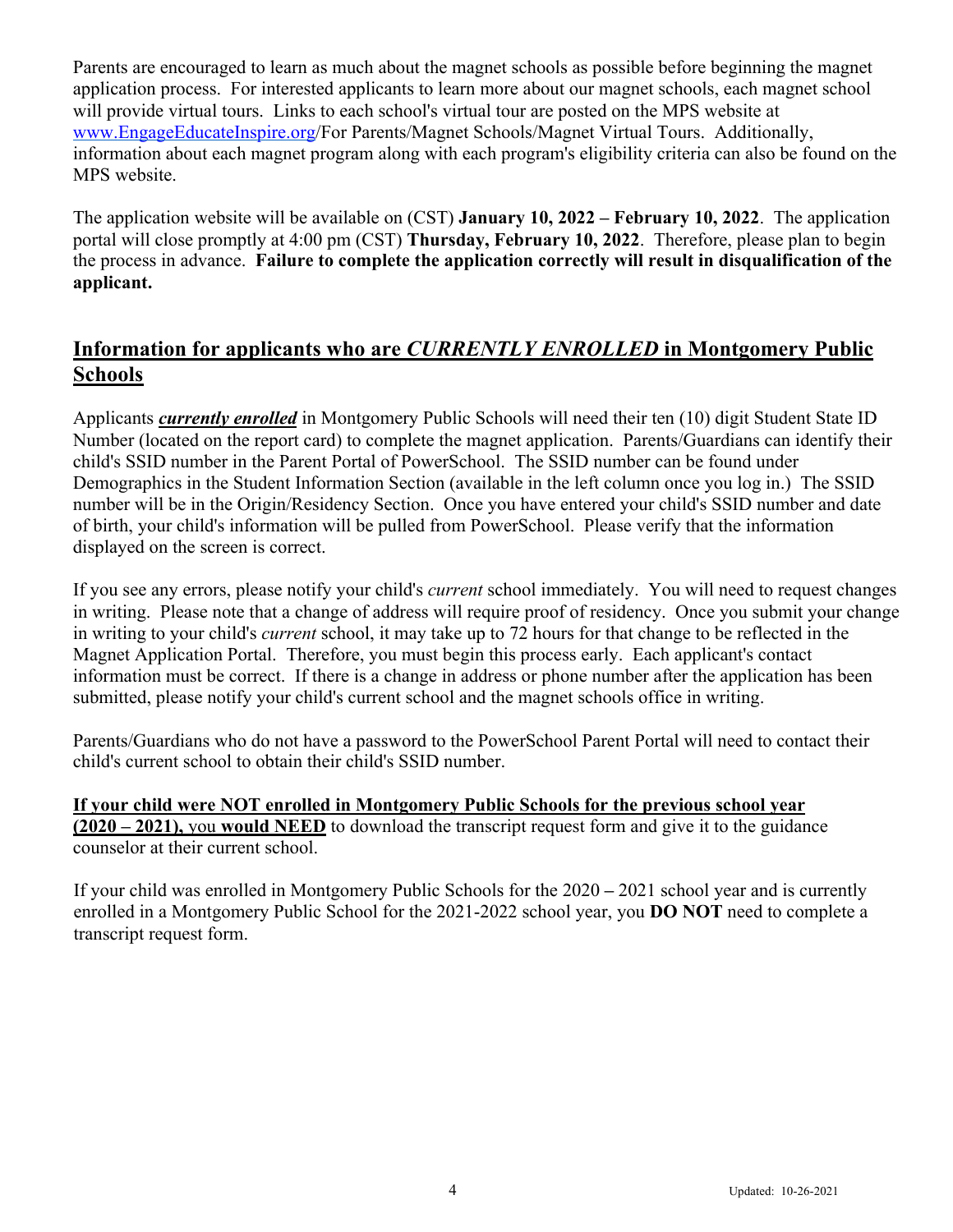## **Information for applicants who are NOT currently enrolled in Montgomery Public Schools**

Applicant**s** who are *NOT currently* **enrolled** in Montgomery Public Schools will need to complete the application's information. They are also responsible for downloading the transcript request form and giving it to the guidance counselor at their current school. **(Transcripts are NOT required for students entering Kindergarten or first grade.)** The magnet school office's official transcript and conduct/discipline record must be received no later than 4:00 PM (CST) **Thursday, February 24, 2022**. **The sending school should provide an official explanation of grade equivalences.** 

Should your address and contact information change after you have completed the application, please notify the magnet school office in writing. **The magnet school office is located at the Central Office, Room 305, 307 South Decatur Street, Montgomery, Alabama 36104.**

#### IT IS NOT NECESSARY TO BE A RESIDENT OF THE MPS ATTENDANCE ZONE WHEN APPLYING FOR A MAGNET PROGRAM, THIS INCLUDES MILITARY STUDENTS. HOWEVER, **ALL ACCEPTED STUDENTS MUST PROVE THEY LIVE IN THE MPS SCHOOL DISTRICT ZONE BEFORE THE FIRST DAY OF SCHOOL.**

**For ALL applicants**: Please make sure to begin the process early as the website will close promptly at 4:00 pm (CST) **February 10, 2022**. *Applicants will not be able to apply after that time. Additionally, only one application may be submitted per applicant.*

Applicants for elementary magnets may select their first and second choice magnet school, and applicants for middle and high school magnets may choose their first, second, and third-choice magnet schools. *Once the application has been submitted, it cannot be changed*. At the end of the application process, you will be emailed a confirmation number**.** 

**Please Note: Due to COVID 19 and to follow the guidelines outlined by the CDC and the ADPH, testing for Kindergarten and first grade and auditions for the Arts programs may be held remotely. You will be contacted via the email you provided in your online application concerning testing dates and times for grades Kindergarten, one, and homeschool students and those applying from a non-Cognia accredited school.**

**Auditions for the Arts programs will not be scheduled until AFTER the application and transcript window closes**. **You will be contacted via the email address you provided in your online application with the specific date(s) and time(s) for your audition.**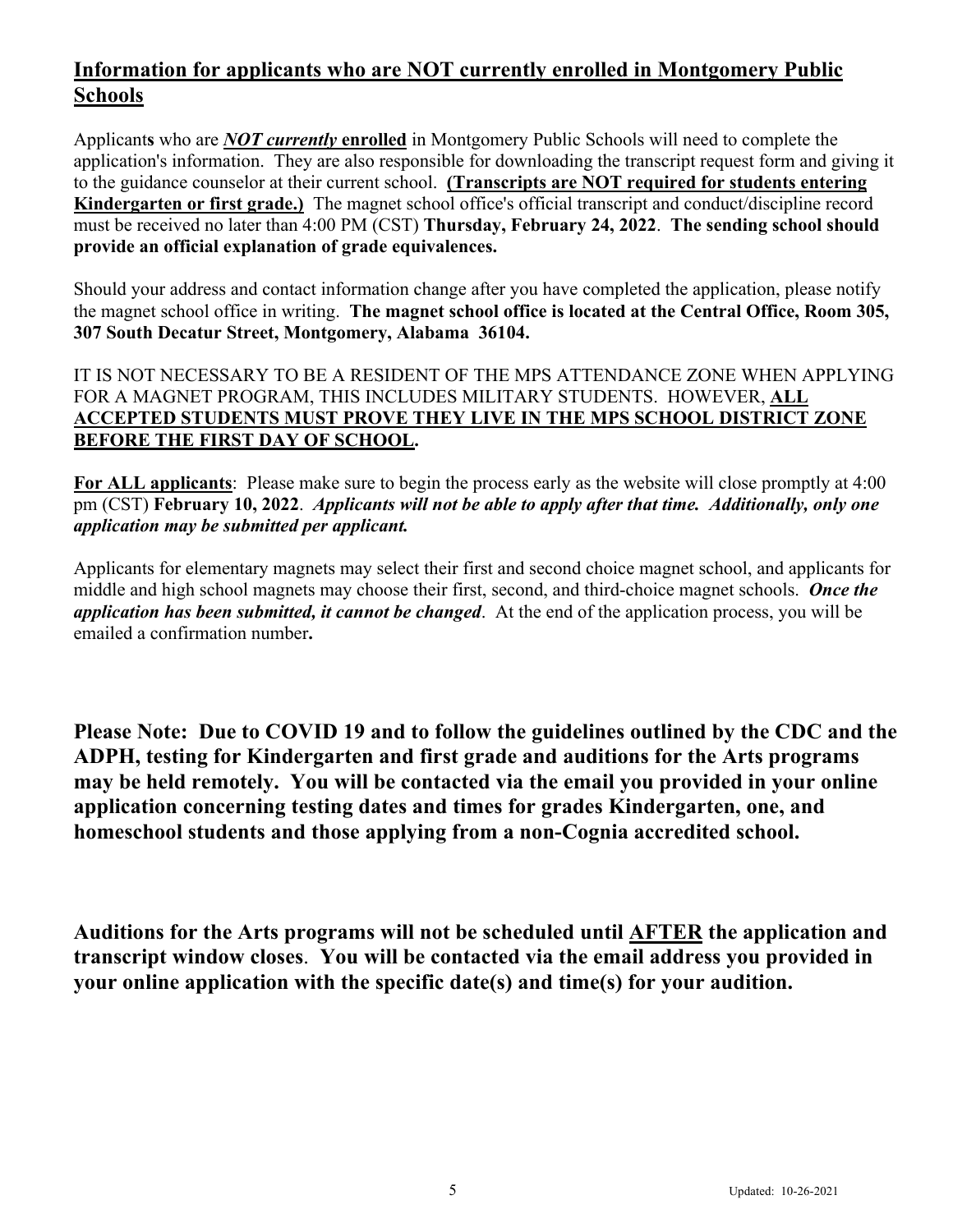| <b>APPLICATION DATES</b>         |                                               |  |
|----------------------------------|-----------------------------------------------|--|
| <b>Application Window</b>        | January 10, 2022 – February 10, 2022          |  |
| <b>Testing Window</b>            | TBD                                           |  |
| Receipt of Transcripts           | February 24, 2022 (no later than 4:00 PM CST) |  |
| <b>Website Closes</b>            | February 10, 2022 @ 4:00 PM CST               |  |
| <b>Magnet Lottery Run Date</b>   | Anticipate by the end of March                |  |
| <b>Magnet Lottery Second Run</b> | TBD                                           |  |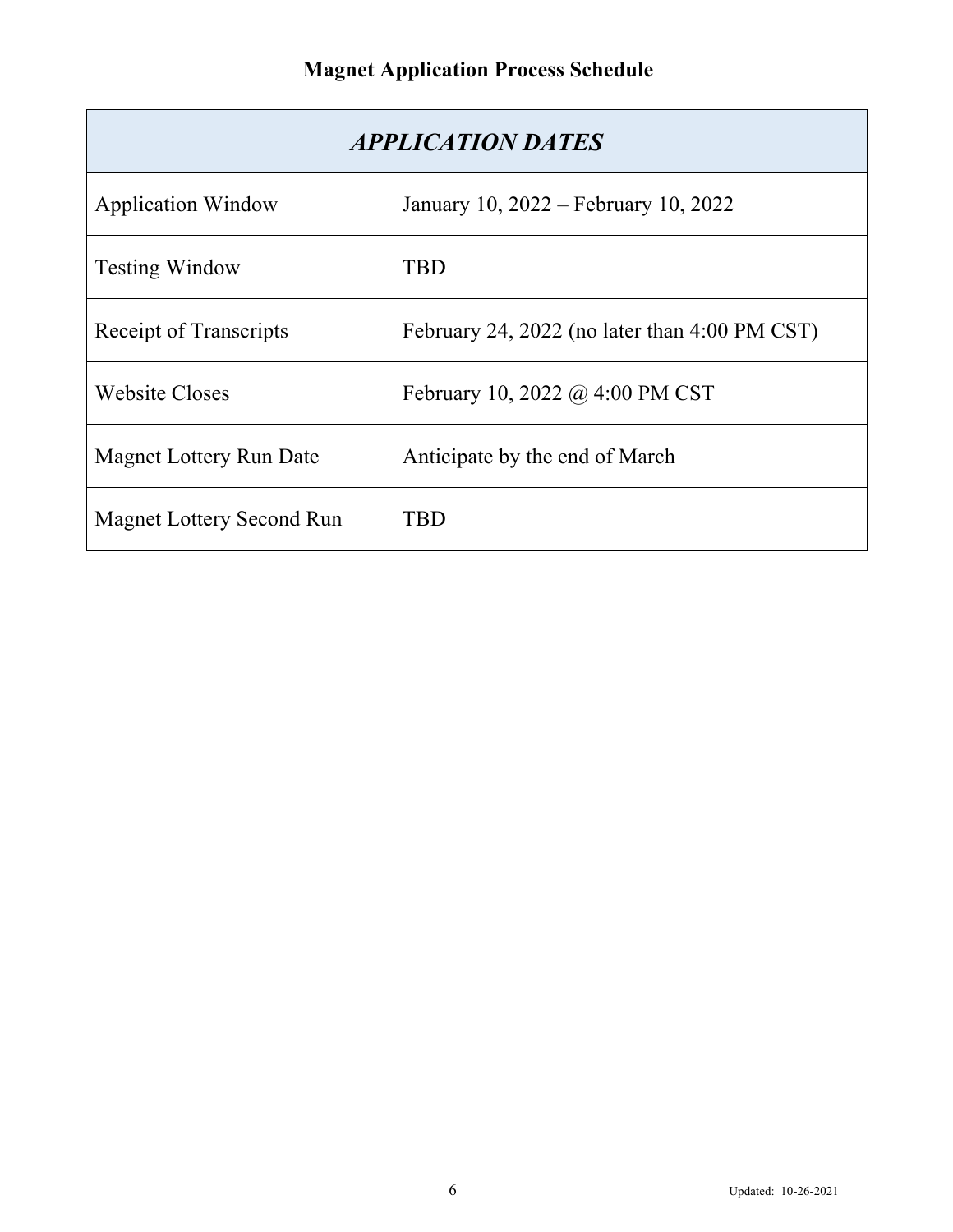## **Application Details**

## **Elementary Magnet Applications (Grades Kindergarten Through First)**

- Elementary Magnets are Bear Exploration Center for Mathematics, Science and Technology, Forest Avenue Academic Magnet, Carver Elementary Arts Magnet, and MacMillan International Academy.
- Elementary applicants will select first and second-choice schools. Second-choice elections will not be considered until all first-choice assignments are filled.
- A student accepted into a magnet school that requires a minimum grade point average (GPA) must maintain the grade point average through the second semester of the current school year (2021 **–** 2022). Failure to maintain the current school year's GPA will result in a loss of eligibility. For the final determination, schools will use the last report card for the 2021 **–** 2022 school year.

#### **Transcript Request Forms: Information for Applicants who are NOT currently enrolled in Montgomery Public Schools or were not enrolled in a Montgomery Public Schools for the 2020 – 2021 school year**:

- Evaluation of an official transcript is required for determining eligibility for acceptance to the magnet programs. Applicants who are **NOT** currently enrolled in MPS or were not enrolled in an MPS school for the 2020 **–** 2021 school year must complete the Elementary Transcript Request Form and submit it to the guidance counselor at the applicant's **current** school.
- An official transcript of the previous school year  $(2020 2021)$  and the first semester of the current school year (2021 **–** 2022) must be submitted to the magnet school office. Second grade applicants will only need to present an official transcript for the first semester of the current school year (2021 **–** 2022).

#### **Transcripts are NOT required for students entering Kindergarten or first grade.**

- Official transcripts must be received in the magnet school office no later than **4:00 PM (CST) Thursday, February 24, 2022**. The sending school should provide an official explanation of grade equivalences.
- Transcripts should be sent to **the Central Office, Room 305, 307 South Decatur Street, Montgomery, Alabama 36104.**

**See page ten (10) for procedures for Homeschools, transfers from non-Cognia accredited schools, and GPA calculations.**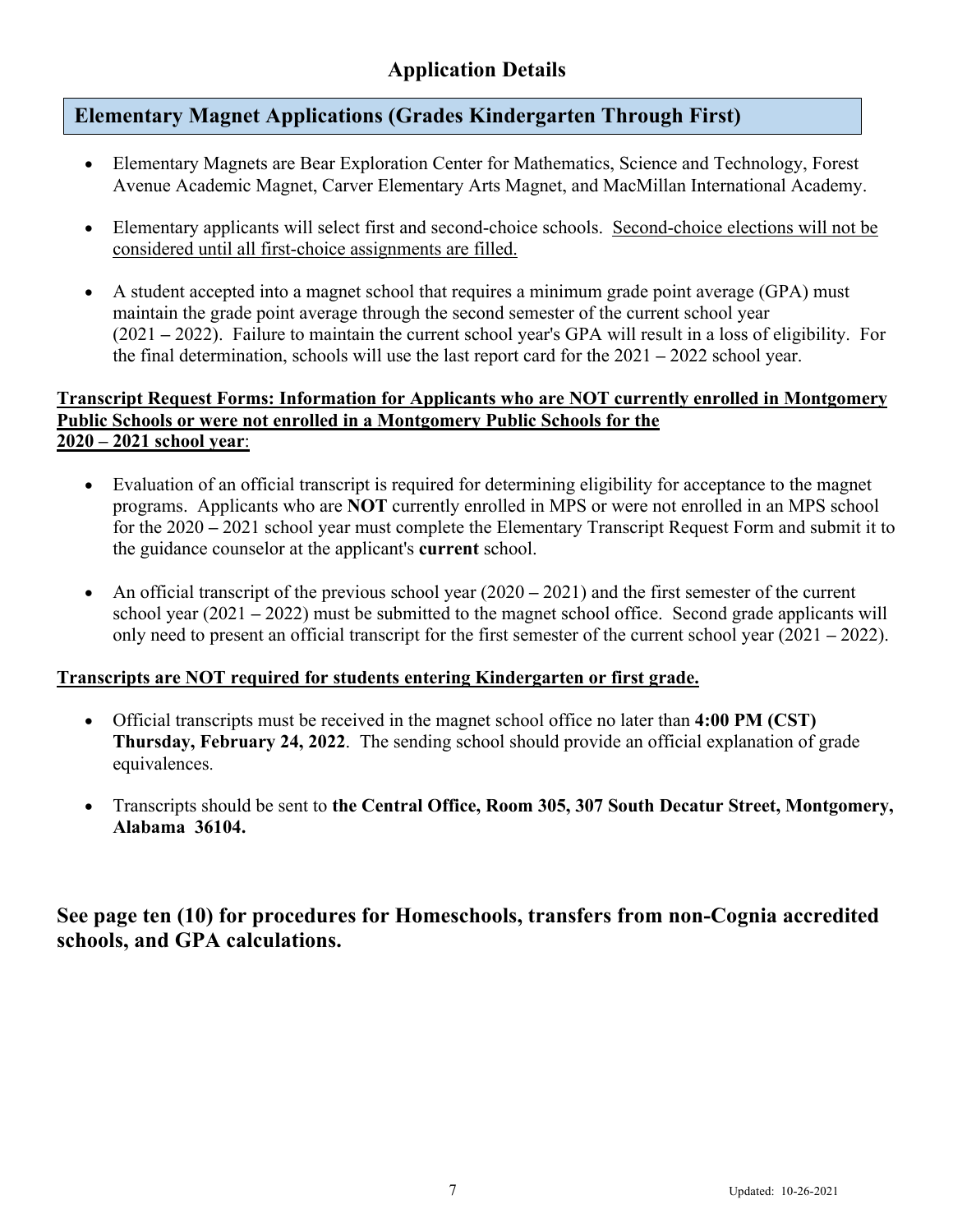## **Middle School Program Applications (Grades Sixth Through Eighth)**

- Middle magnet schools are Baldwin Arts and Academics Magnet, Floyd Middle Magnet, and Carr Academic Magnet.
- Middle school applicants may select a first, second, and third-choice school. (For example, if an applicant is applying to Baldwin, he/she may choose both Baldwin Academics and Baldwin Arts, if they choose). All first-choice preferences will be filled before second-choice selections will be considered. After all first and second-choice preferences have been completed, then third-choice preferences will be considered.
- A student accepted into a magnet school that requires a minimum grade point average (GPA) and conduct/discipline record **must maintain** the grade point average and conduct/discipline record during the second semester of the current school year (2021 **–** 2022). Failure to maintain the GPA and discipline for the current school year will result in a loss of eligibility; for final determination, schools will use the last report card for the 2021 **–** 2022 school year.

#### **Transcript Request Forms: Information for Applicants who are NOT currently enrolled in Montgomery Public Schools or were not enrolled in a Montgomery Public Schools for the 2020 – 2021 school year**:

- Evaluation of an official transcript is required for determining eligibility for acceptance to the magnet programs. Applicants who are NOT currently enrolled in MPS or were not enrolled in an MPS school for the 2020 **–** 2021 school year must complete the Middle/High Transcript Request Form and submit it to the applicant's guidance counselor's **current** school.
- An official transcript of the previous school year (2020 2021) and the first semester of the current school year (2021 **–** 2022) must be submitted to the Magnet office.
- Official transcripts must be received in the magnet office no later than **4:00 PM (CST) Thursday, February 24, 2022.** The sending school should provide an official explanation of grade equivalences.
- Transcripts should be sent to **the Central Office, Room 305, 307 South Decatur Street, Montgomery, Alabama 36104.**

**See page ten (10) for procedures for Homeschools, transfers from non-Cognia accredited schools, and GPA calculations.**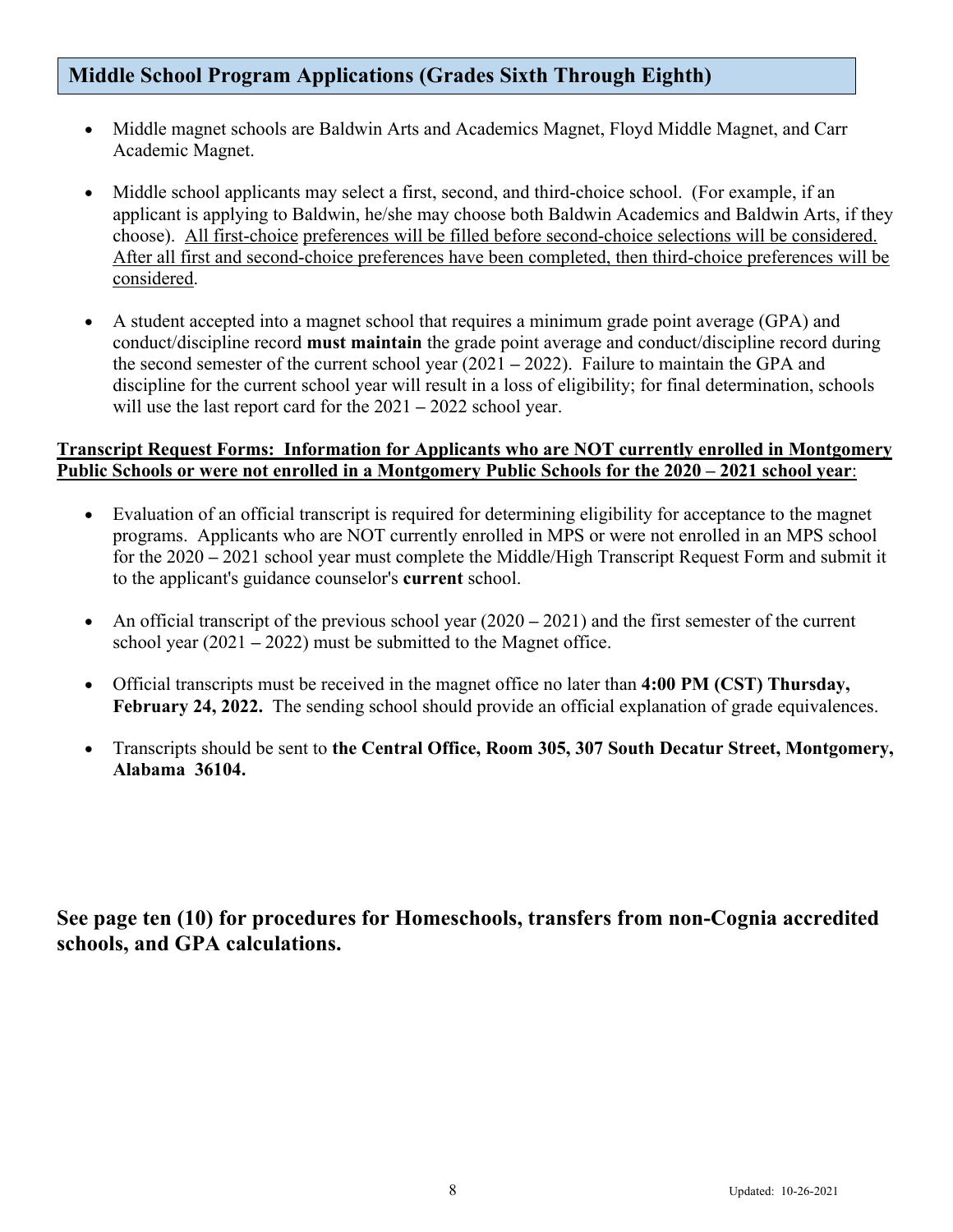## **High School Magnet Program Applications (Grades Ninth through Twelfth)**

- High School Magnets are Booker T. Washington Magnet (BTW), Brewbaker Technology Magnet (Brew Tech), and Loveless Academic Magnet Program (LAMP).
- High school applicants may select a first, second, and third-choice magnet school. Second-choice selections will not be considered until all first-choice preferences have been satisfied. Third-choice selections will not be considered until all first and second-choice selections have been filled.
- A student accepted into a magnet school that requires a minimum grade point average (GPA) and conduct/discipline record **must maintain** the grade point average and conduct/discipline record during the second semester of the current school year (2021 **–** 2022). Failure to maintain the GPA and discipline for the current school year will result in a loss of eligibility; for final determination, schools will use the last report card for the 2021 **–** 2022 school year.

#### **Transcript Request Forms: Information for Applicants who are NOT currently enrolled in Montgomery Public Schools or were not enrolled in a Montgomery Public Schools for the 2020 – 2021 school year**:

- Evaluation of an official transcript is required for determining eligibility for acceptance to the magnet programs. Applicants who are NOT currently enrolled in MPS, or were not enrolled in an MPS school for the 2020 **–** 2021 school year, must complete the Middle/High Transcript Request Form and submit it to the guidance counselor applicant's **current** school.
- An official transcript of the previous school year (2020 2021) and the first semester of the current school year (2021 **–** 2022) must be submitted to the magnet school office.
- Official transcripts must be received in the magnet office no later than **4:00 PM (CST) Thursday, February 24, 2022**. The sending school should provide an official explanation of grade equivalences.
- Transcripts should be sent to **the Central Office, Room 305, 307 South Decatur Street, Montgomery, Alabama 36104.**

**See page ten (10) for procedures for Homeschools, transfers from non-Cognia accredited schools, and GPA calculations.**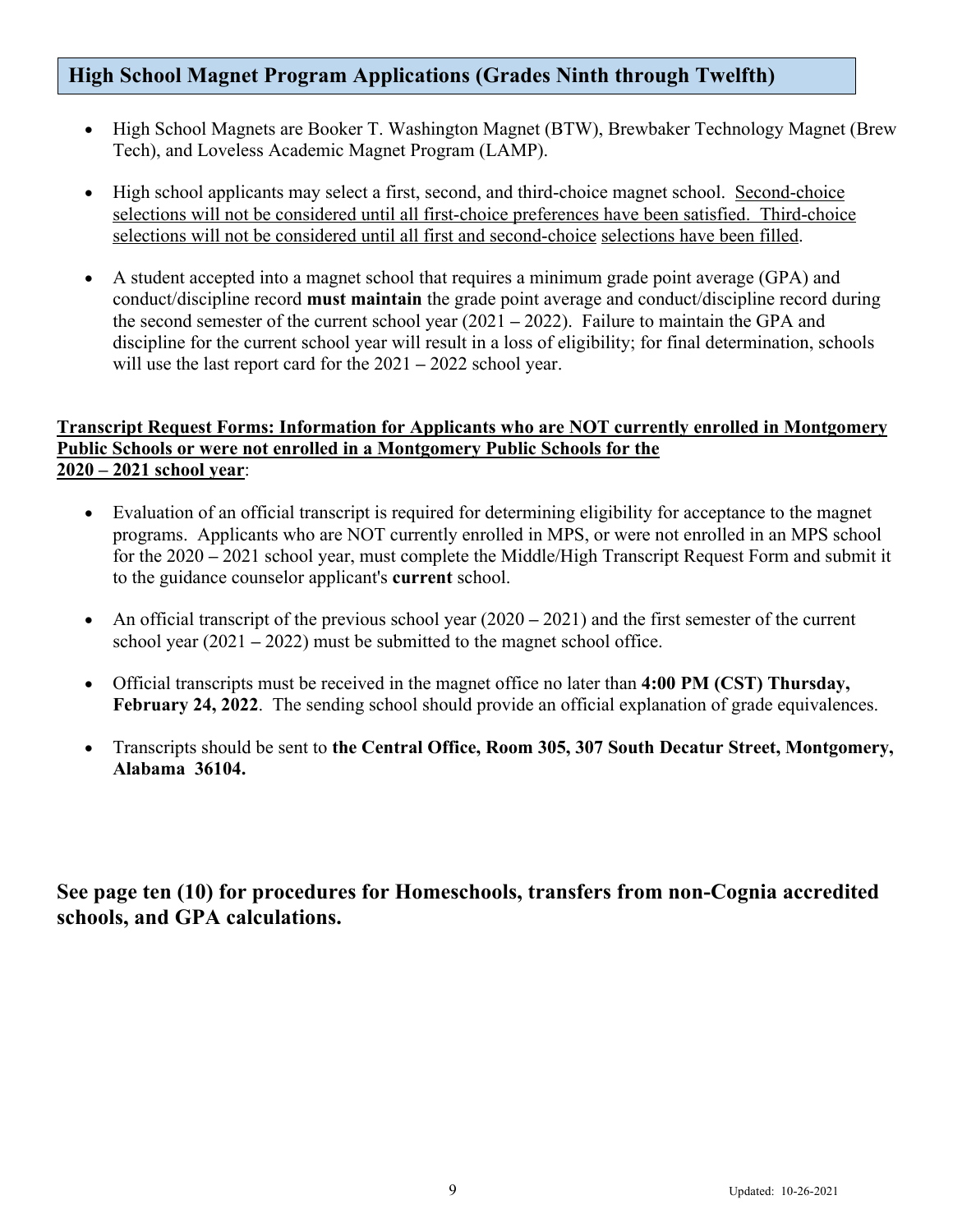## **Procedures for Homeschoolers**

Homeschool applicants will be evaluated individually based on the official documents submitted with the magnet school application. Homeschool applicants must meet Alabama State Department of Education's guidelines for homeschooling. (In the event no official documentation is provided, and the home school applicant meets the ALSDE's guidelines for homeschooling, a placement test will be given)

#### **Transfers from Non-COGNIA accredited Schools (State, Regional or Home)**

A student entering Montgomery Public Schools from a non-Cognia accredited school should be evaluated for grade/course placement by the school principal or his/her designee. Placement will be determined by using a variety of data sources, including transcripts and standardized test scores. For students in grades ninth through twelfth, academic core courses will be validated by the student passing a content-based, coursespecific test developed by the school system. The validation test may be administered in the school setting. Guidelines are listed in the MPS Policy JBCD (April 22, 2008) (See Appendix 1) and the Alabama Administrative Code (AAC) 290-3-1-.02(7) (k) (See Appendix 2).

#### **Grade Point Average Calculation (GPA)**

Academic averages are determined using quality points assigned to each subject and will be computed using the following scale. The previous year's core academic GPA will account for two-thirds of the required GPA.

## **Transportation for All Magnet Schools**

Answer: Transportation will be provided using the hub concept. Zones will determine hubs. See the online Magnet Overview for further information or call the Transportation office at (334) 284-2085.

In the afternoon, all eligible students should be picked up within thirty (30) minutes.

#### **Notification of Status**

Applicants will be notified via email of the Lottery results. The results will be sent to the email address provided in the online application. After the lottery has been run, all eligible applicants will receive an email detailing their status by School and Choice. Applicants who are accepted into a magnet program will be sent an email offering acceptance. The email will contain a link where applicants can either accept or decline the offer. **The offer must be accepted by the deadline indicated in the email. Failure to accept the offer by the deadline will result in an auto decline, resulting in the applicant forfeiting the offer.**

#### **Existing Magnet students applying for a school outside of their feeder pattern:**

Existing magnet student's applying to another magnet school or a magnet school outside of their feeder pattern will be notified via email of the lottery results as stated above. If you are offered a seat at a school outside of your current feeder pattern, you must accept or decline the offer by the deadline. Accepting a seat at another magnet school or a magnet school outside your feeder pattern **will forfeit your seat at the current magnet school and feeder pattern school.** Likewise, suppose you are not offered a seat but are still in the pool of eligible applicants. In that case, you will have ten calendar days to either choose to remain in the pool of eligible applicants and give up your seat at your current/ feeder school or decline the option to stay in the pool of qualified students and keep your seat your current/ feeder school. Existing magnet students cannot hold a spot at their existing school or feeder school **and** remain in the pool of eligible students for another magnet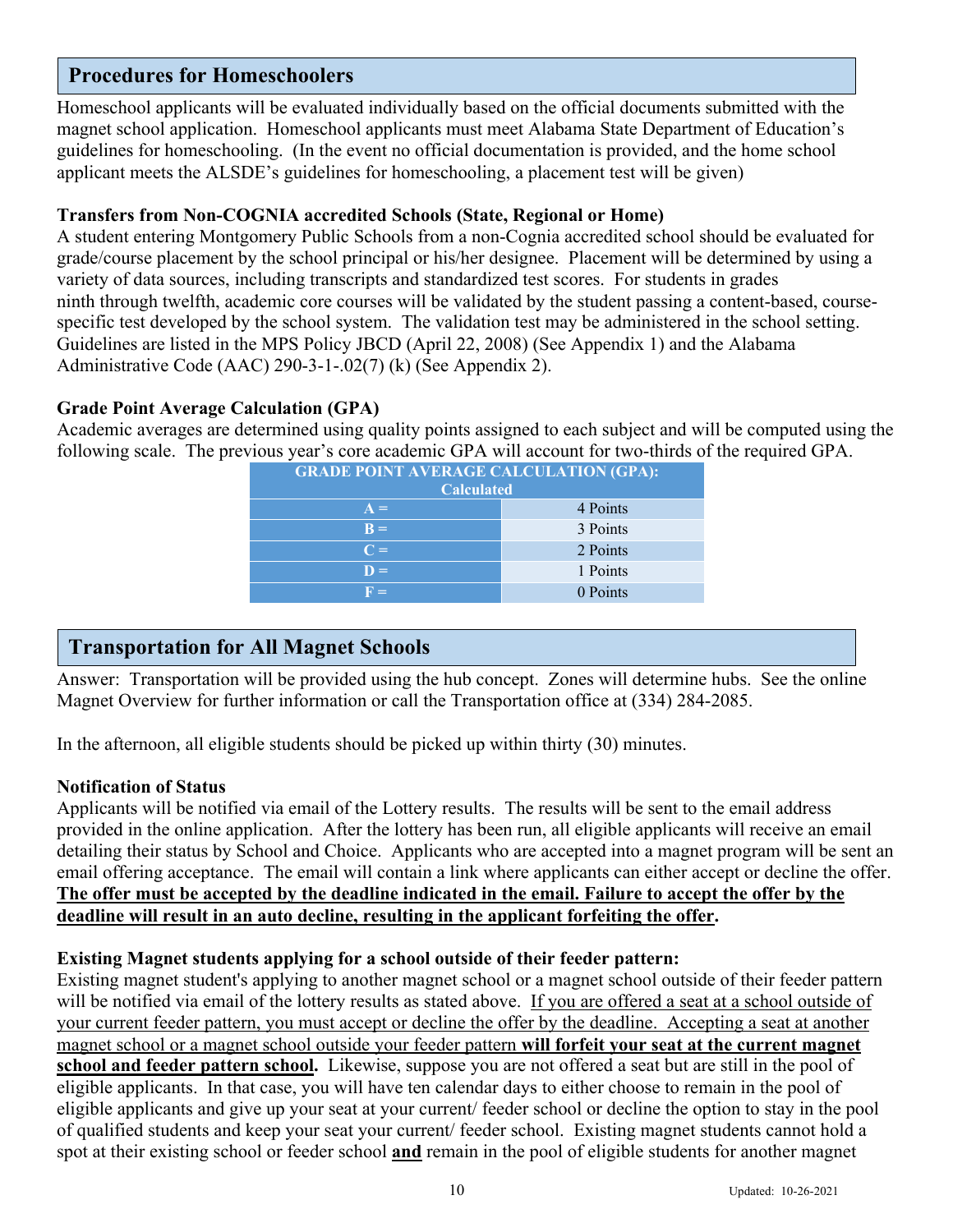school for more than ten calendar days. Failure to respond by the deadline outlined in the email will automatically remove you from the pool of eligible applicants. Still, it **will not affect** your seat at your current magnet school or feeder pattern school.

Applicants must use the confirmation number that they received when they submitted their application to accept the offer by phone. If the applicant does not take the position before the deadline indicated, the offer will be auto declined, resulting in the student forfeiting the offer.

**A computerized magnet lottery will randomly select eligible students when the number of eligible students exceeds the space available. The computer system will maintain the pool of students still in consideration for slots. Eligible students who were not accepted will be notified of acceptance as openings become available. All available slots at any school must be filled with first-choice selections before any other (second or third) choices can be considered. Therefore, it is vital that you carefully think about your first and second (and possibly third) choice when applying.**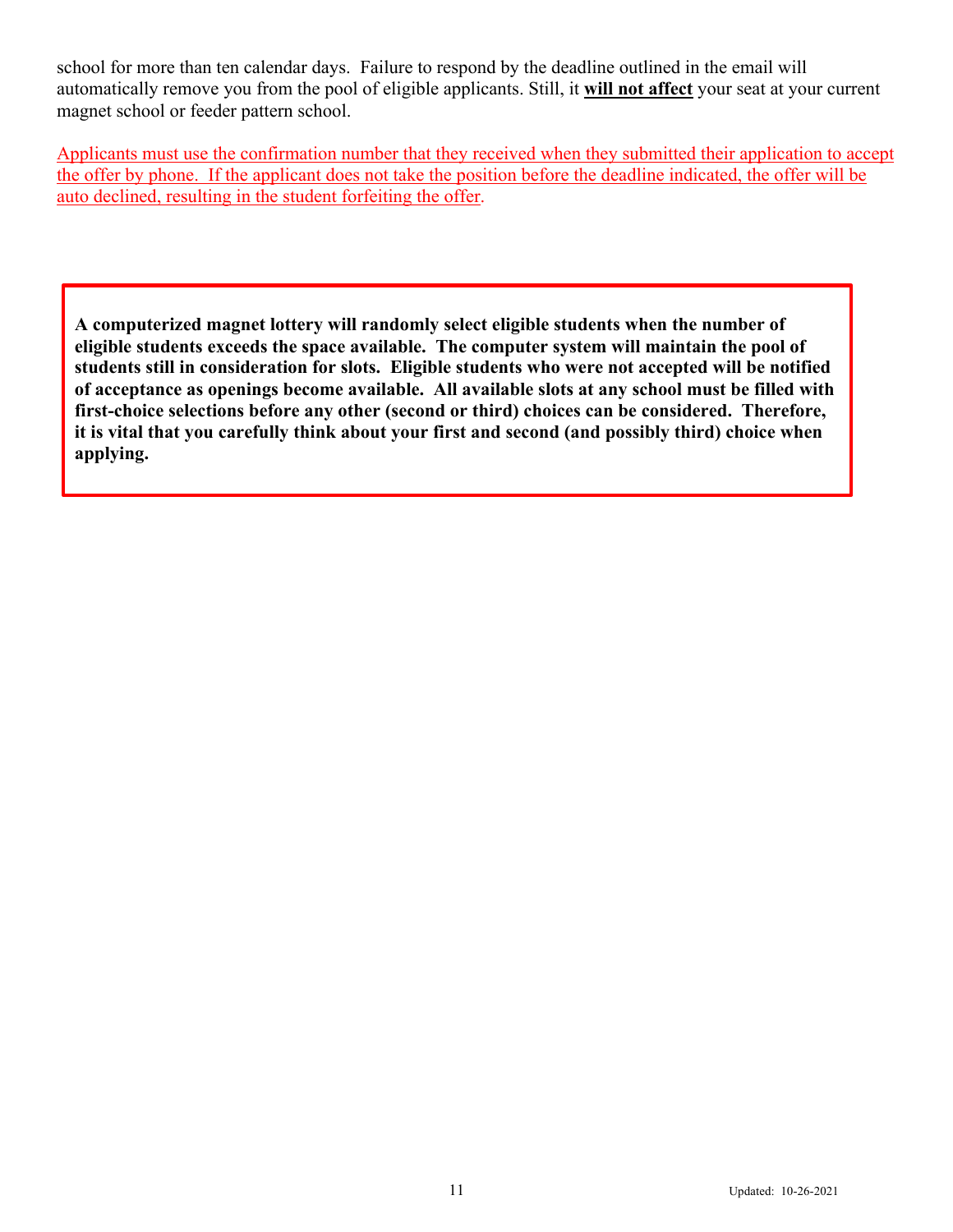## **Middle School Athletics Policy**

A student who meets all other AHSAA eligibility requirements and is accepted to Baldwin Arts and Academics Magnet is eligible to participate in sports at Floyd Middle Magnet only.

A student who meets all other AHSAA eligibility requirements and is accepted to Carr Academic Magnet is eligible to participate in sports at Carr Middle School.

A student at Baldwin Arts and Academics Magnet, Floyd Middle Magnet and Carr Academic Magnet may also "play up" only at one of the three magnet high schools (Loveless Academic Magnet Program (LAMP), Brew Tech or Booker T. Washington (BTW). Students may participate at all levels of competition (varsity, junior varsity, B-team, etc.) at one of the three magnet high schools only.

However, if a student chooses to "play up", they have established their eligibility at the school for which they are playing. If the student chooses not to enroll in the school for which they are playing or if the student is not selected to that particular school through the magnet lottery process, he/she may practice and compete at the sub-varsity level if all other requirements are met.

## **Magnet High School Athletics Policy:**

A student who is currently enrolled in Baldwin Arts and Academics Magnet, Carr Middle Magnet or Floyd Middle Magnet is eligible to participate in sports at any of the three magnet high schools. Student-athletes at the middle school magnets may tryout at any of the three magnet high schools. If the student-athlete tries out but does not get accepted in the magnet high school (school that the student tried out), he/she may practice and compete at the sub-varsity level if all other requirements are met. Any student who "played up" at one of the three magnet high schools while enrolled at either Baldwin Arts and Academic Magnet, Carr Middle Magnet or Floyd Middle Magnet is only eligible to participate in sports at the school where the student established his/her high school eligibility (school that the student "played up"). A student, who "played up" at a MPS magnet high school while enrolled at Baldwin Arts and Academics Magnet , Carr Middle Magnet or Floyd Middle Magnet and is attempting to enroll at a different school from where his/her high school eligibility is established, he/she may practice and compete at the sub-varsity level if all other requirements are met.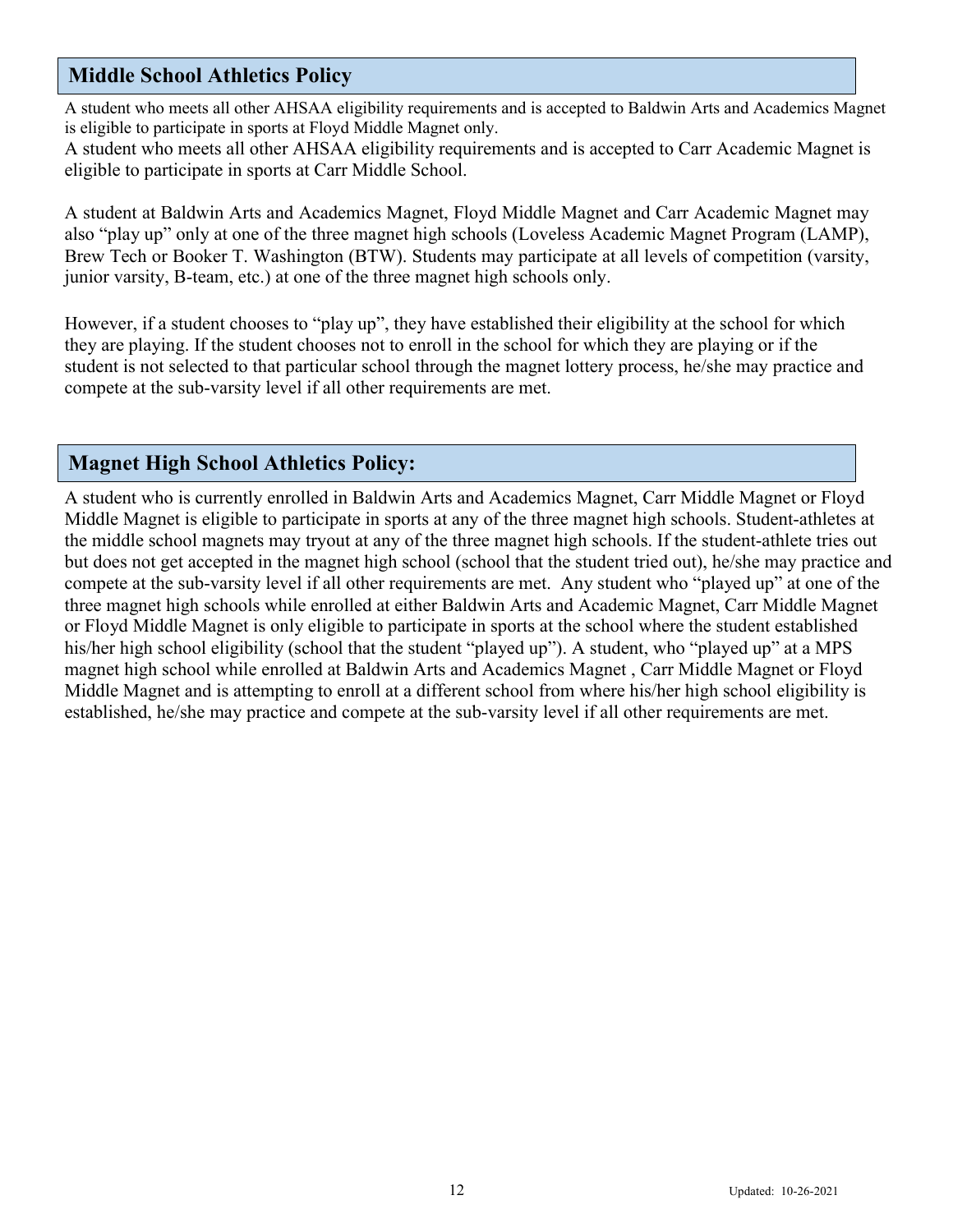Excerpt from MPS Policy IDEA - Eligibility to Participate in Athletic and Extracurricular Activities:

#### VII. PARTICIPATION IN EXTRACURRICULAR ACTIVITIES OTHER THAN AT SCHOOL IN WHICH STUDENT IS ENROLLED

No student may participate in an extracurricular activity that is under the control or supervision of a school in which the student is not enrolled, whether such activity is conducted before, during, or after school hours. Further, no student may represent a school in any program or activity that is under the control or supervision of such school unless the student is enrolled in the school being represented. The effective date of Section VII is June 1, 2002. Exceptions: (1) Students currently participating in an activity in a school other than in their current zoned school may continue to do so provided they continue to meet qualifications; however, they may not change to a different school or activity. (2) After-school arts activities at Carver Elementary School have been established as open to all residents of Montgomery County; therefore, they are not affected by this section. (3) Activities sponsored by City of Montgomery Parks and Recreation Department are not under the control or supervision of Montgomery Public Schools; therefore, such activities are not affected by this section.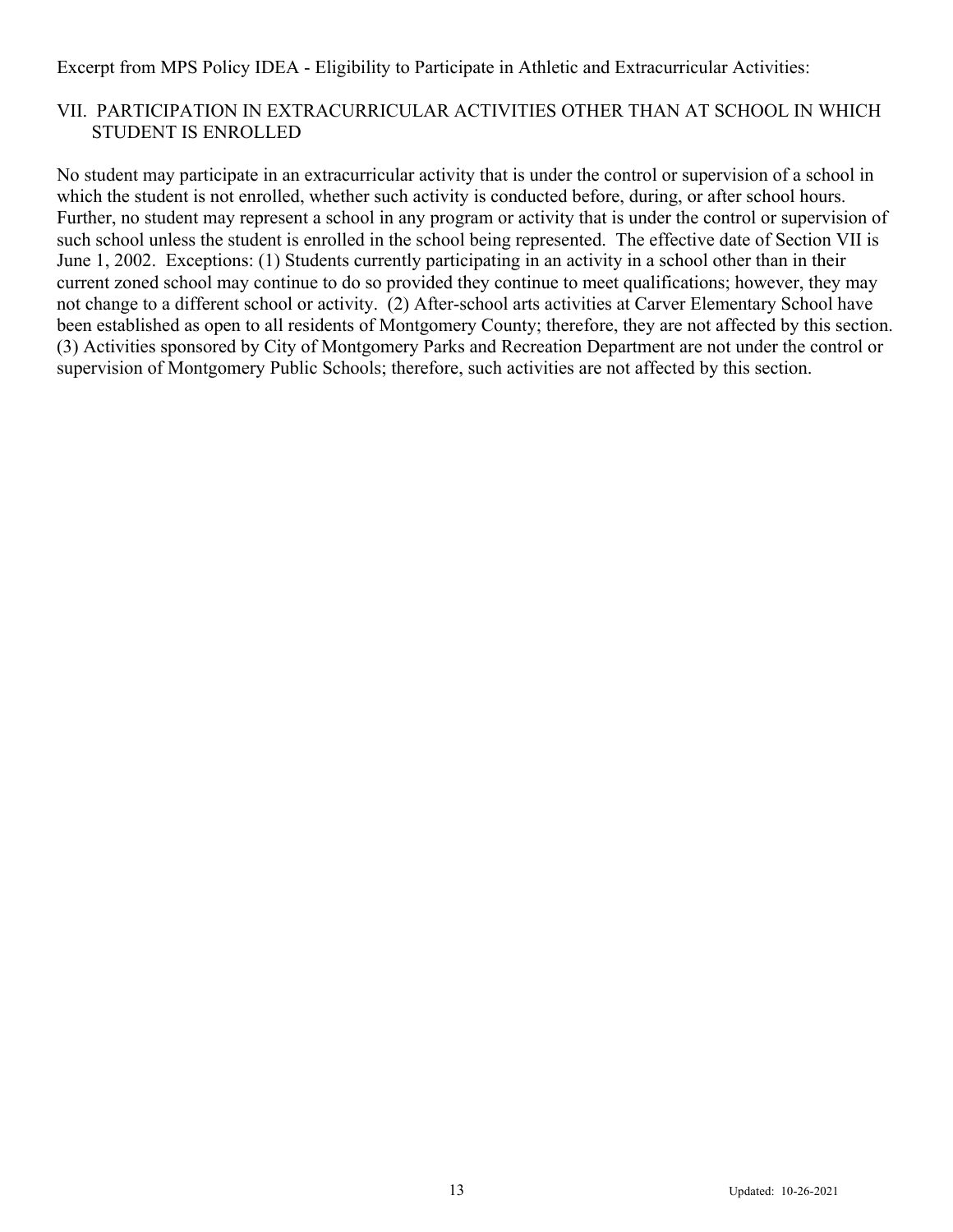## **Bear Exploration Center for Mathematics, Science and Technology**

**Goal:** Bear Exploration Center for Mathematics, Science and Technology provide a hands-on, Science, Technology, Engineering, and Math (STEM) integrated curriculum to help students develop skills needed for a complex, scientific and technological world.

**Curriculum:** Grade levels use a traditional STEM curriculum with enrichment in math, science, and technology. Teachers use hands-on, manipulative-based instruction, and field experiences to make learning meaningful. Technology is integrated into all areas of education.

**Grades served:** Kindergarten through fifth grade.

**Feeder Pattern Schools: Floyd Middle Magnet School Brewbaker Technology Magnet High School** 

## **Distinctive Program Features**

- Outdoor Classroom/Environmental Center with ponds, butterfly garden & habitat, turtle habitat, beehive, and vegetable gardens
- Extensive Field Experiences including Huntsville Space & Rocket Center, Dauphin Island Sea Lab
- Georgia Aquarium, DeSoto Caverns, Old Alabama Town, McWane Science Center, Sloss Furnaces
- Spanish classes for all students with a certified Spanish teacher
- Hands-on learning modules involving interactive computer software including Accelerated Reader and Accelerated Math
- Technology lab with a full-time instructor; students learn desktop publishing skills and how to use digital equipment, participate in technology competitions and develop computer skills
- Science lab with a full-time instructor; students conduct experiments, observe and care for the school's pets, and record data in scientific journals
- Participation in the Civil Air Patrol Aerospace Connections in Education (ACE) Program
- Art teacher integrates art into traditional instruction; students compete in annual art shows and contests
- Grade level musical productions throughout the year
- Comprehensive after school program which features Honor Chorus, Jump Rope Team, National Elementary Honor Society, Art classes, Technology Club, Robotics Club, Garden Club, and more
- State-of-the-art media production studio; students produce news segments for a closed-circuit television channel and broadcast morning announcements
- Parental involvement programs such as Family Math Night and Family Science Night
- iPads and Chromebooks used in every grade level for the enrichment and differentiating instruction
- 2015 National Blue Ribbon School for Exemplary Performance
- 2018, 2019, 2020 Magnet School of Distinction Award
- Certified National Magnet School by Magnet Schools of America

**Kindergarten Through First Grade Eligibility Criteria: Applicants for Kindergarten must have had their fifth birthday before September 2, 2022.** Applicants for first grade must have had their sixth birthday on or before December 31, 2022. All Kindergarten applicants will have the opportunity to complete one early literacy assessment, and all first grade applicants will complete one assessment each in reading and math.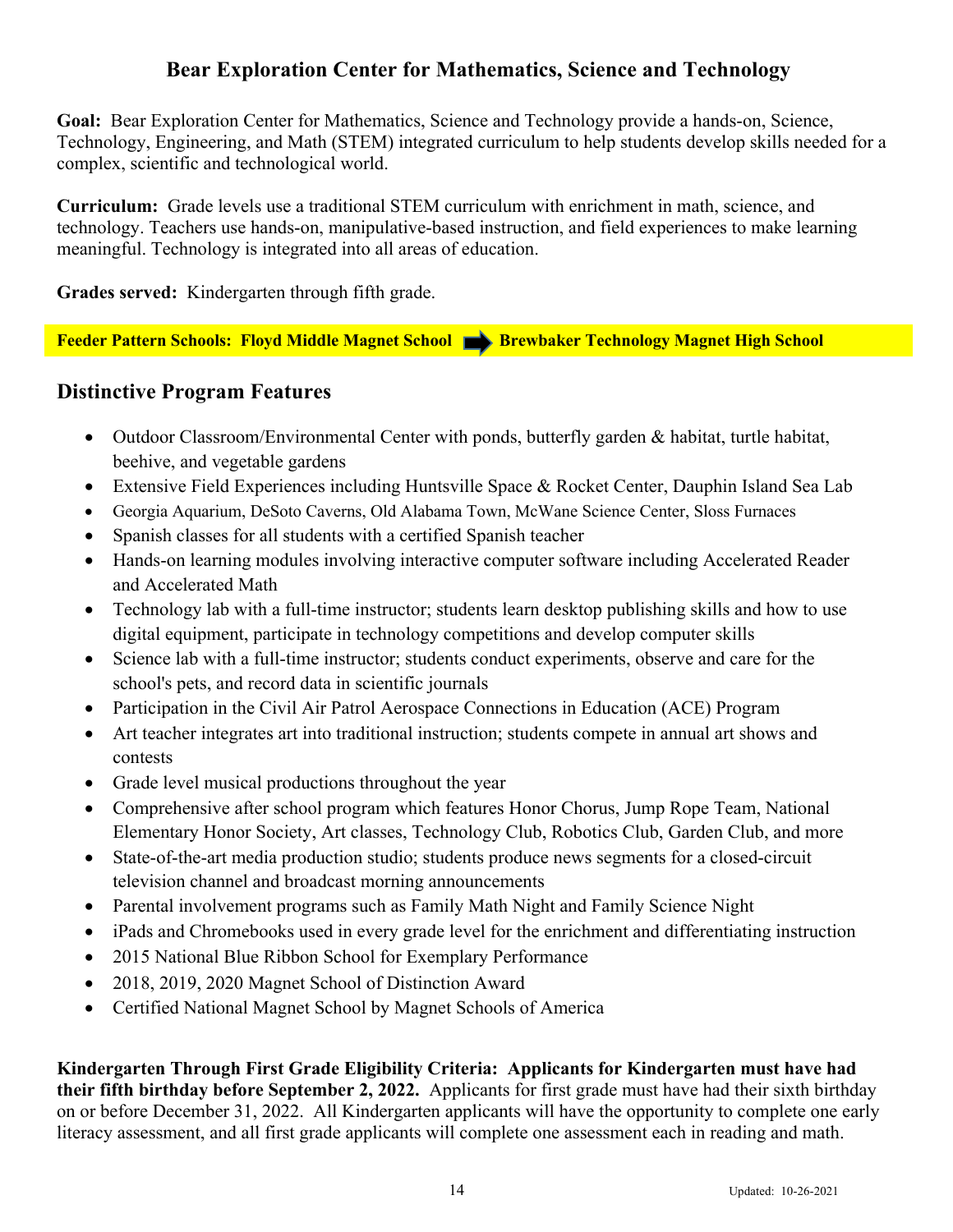#### **Selection Process: Eligible applicants will be randomly selected. Eligible applicants who are not offered a seat on the first round of the Magnet Lottery run will remain in the pool of qualified students if there are additional lottery runs for the 2022 – 2023 school year.**

**Second Through Fifth Grade Eligibility Criteria:** Third through fifth grade applicants must have a 2.75 GPA or better in the core academic subjects (math, science, reading, English language arts, and social studies) for the previous year and the first semester of the current year second grade applicants must have a 2.75 GPA or better in the core academic subjects (math, science, reading, English language arts, and social studies) for the first semester of the current year. Second through fifth grade applicants must have a 3.0 or better in conduct/citizenship

**Selection Process: Eligible applicants will be randomly selected. Eligible applicants who are not offered a seat on the first round of the Magnet Lottery run will remain in the pool of qualified students if there are additional lottery runs for the 2022 – 2023 school year.** 

| <b>CONDUCT IS NOW CITIZENSHIP:</b><br><b>Calculated</b> |  |
|---------------------------------------------------------|--|
| $S =$                                                   |  |
| $\equiv$                                                |  |
| $N =$                                                   |  |
| r and                                                   |  |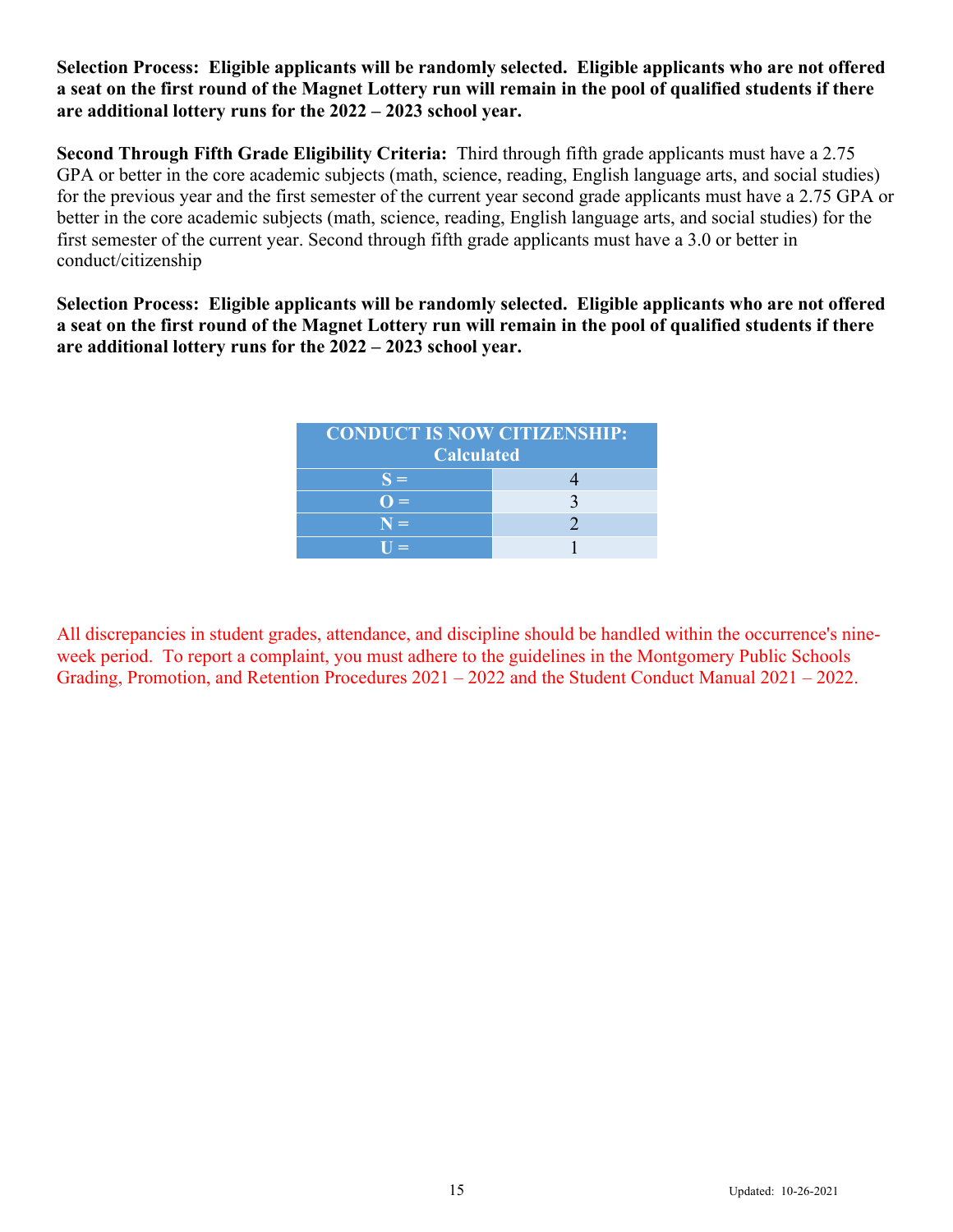## **Carver Elementary Arts**

**Goals:** Carver Elementary Arts Magnet provides instruction in visual and performing arts that are not available in a traditional school setting.

**Curriculum:** The curriculum provides a learning environment to meet students' needs who have common interests in the creative and performing arts. Instructors in the arts are artists and specialists. Students participate in competitions and public performances in visual arts, drama, dance, piano, strings, classical guitar, choral music, and band.

**Grades served:** Kindergarten through fifth grade.

**Feeder Pattern Schools: Baldwin Arts Middle Magnet Booker T Washington Magnet High School** 

## **Distinctive Program Features**

- Instruction by artist/specialists
- Interaction with guest artists
- Extensive community experiences in the arts
- Infusion of the arts into the academic program
- The specially designed arts facility
- Full-time technology coordinator on staff
- Technology is infused throughout the curriculum.
- End-of-the year performance in all areas
- Orchestra Festival, ASTA Honors Orchestra Festival
- Instruments are provided by the school; however, there is a fee for some materials.
- Field trips to enrich arts programs and units of study
- American Federation of Music Clubs Festival
- Montgomery Area Elementary Honor Club

**Kindergarten Through First Grade Eligibility Criteria: Applicants for Kindergarten must have had their fifth birthday before September 2, 2022.** Applicants for first grade must have had their sixth birthday on or before December 31, 2022. All Kindergarten applicants will have the opportunity to complete one early literacy assessment, and all first grade applicants will complete one assessment each in the areas of reading and math.

**Selection Process: Eligible applicants will be randomly selected. Eligible applicants who are not offered a seat on the first round of the Magnet Lottery run will remain in the pool of eligible students if there are additional lottery runs for the 2022 – 2023 school year.**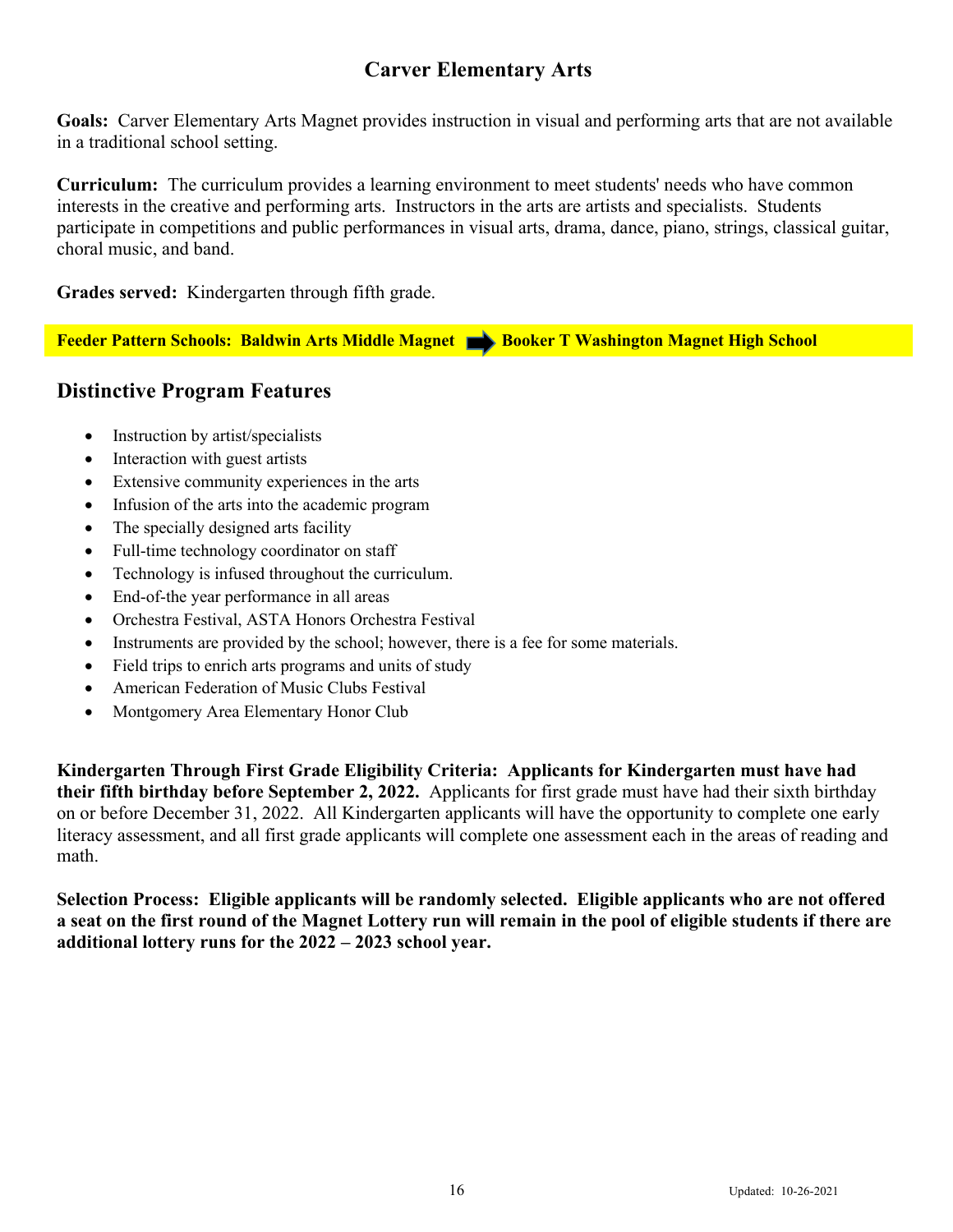**Second Through Fifth Grade Eligibility Criteria:** Second grade applicants must have a 2.75 GPA or better in the core subjects (math, science, reading, English language arts, and social studies) for the first semester of the current year. Third through fifth grade applicants must have a 2.75 GPA or better in the core subjects (math, science, reading, English language arts, and social studies) the previous year and the first semester of the current year. Second through fifth grade applicants must have a 3.0 or better in conduct/citizenship

**Selection Process: Eligible applicants will be randomly selected. Eligible applicants who are not offered a seat on the first round of the Magnet Lottery run will remain in the pool of eligible students if there are additional lottery runs for the 2022 – 2023 school year.** 

| <b>CONDUCT IS NOW CITIZENSHIP:</b><br><b>Calculated</b> |  |
|---------------------------------------------------------|--|
| $S =$                                                   |  |
| $\Omega =$                                              |  |
| $N =$                                                   |  |
| $\Pi =$                                                 |  |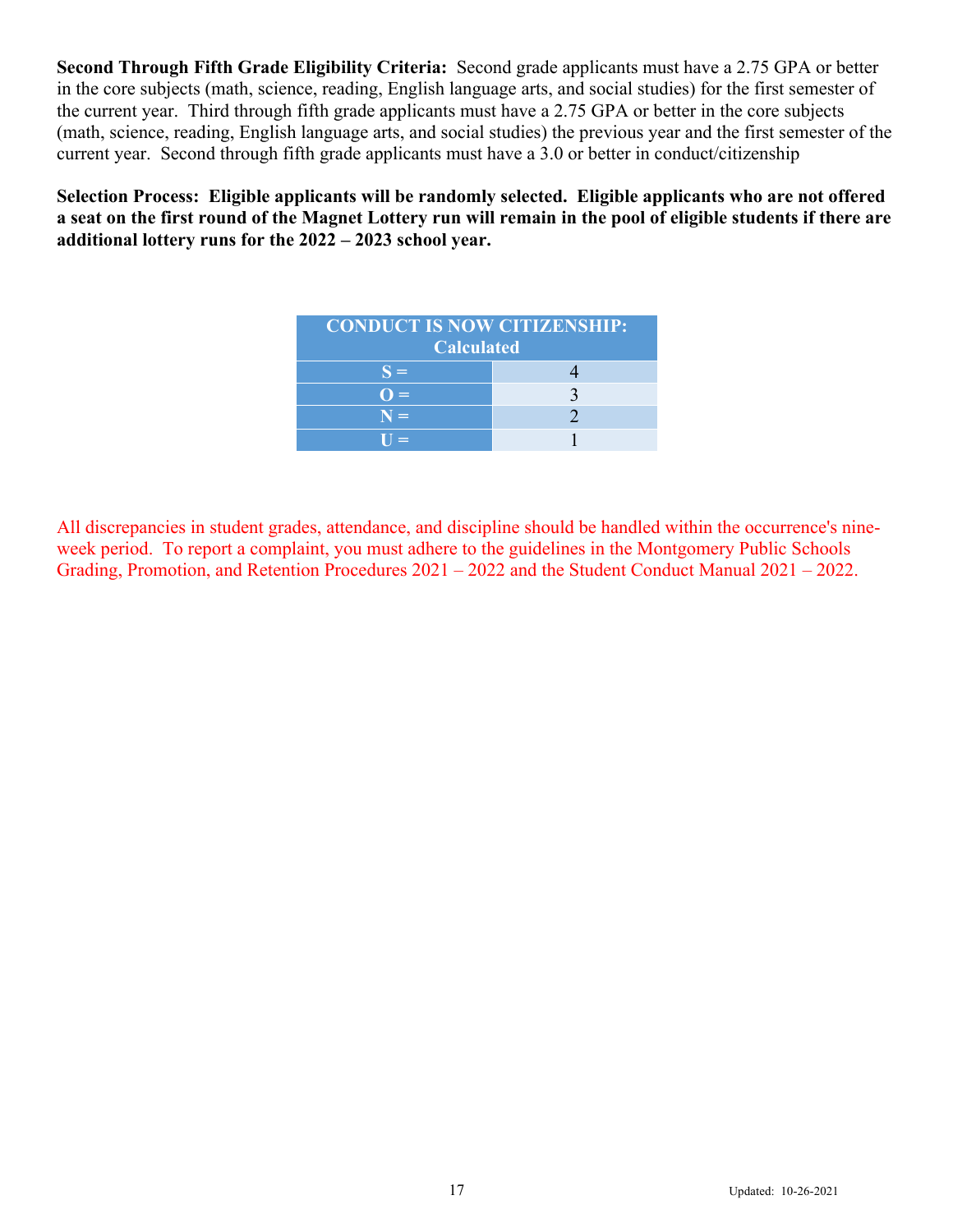## **Forest Avenue Academic Magnet Elementary**

**Goal:** Forest Avenue Academic Magnet is designed to accommodate the strengths, specials interests, and learning styles of the academically motivated student.

**Curriculum:** Forest Avenue offers a challenging curriculum that includes *accelerated* reading, math, language, and spelling programs. **Students will work a grade level ahead in reading, math, and English. For example, a student entering third grade will be expected to master fourth grade academic standards**. Enrichment activities include a science lab, computer lab, Spanish, music, and art.

**Grades served:** Kindergarten through fifth grade.

**Feeder Pattern Schools: Baldwin Academics Magnet <b>New York Collection** Academic Magnet Program)

## **Distinctive Program Features**

- Ranked as the Second best elementary school in Alabama by *U.S. News and World Report* (2021)
- Named a National Blue Ribbon School 2007 and 2016
- Students work on an accelerated pace, a grade level ahead in math, reading and English
- Emphasis on higher-order thinking skills, problem-solving, and writing
- Hands-on project-based learning
- Focus on field study trips to locations throughout Alabama and Georgia
- Science laboratory with a full-time instructor; students conduct hands-on experiments while observing and caring for a vast array of animals
- Outdoor science lab with fishpond, turtle habitat, and Lilly's Garden for science experiments
- Special instruction in computer technology with a full-time instructor; students master desktop publishing skills, write in code, and use technology to enrich classroom instruction and activities
- Exploratory studies in Spanish  $(K-5)$  with a full-time instructor
- Full-time music teacher and director of the chorus; musical productions throughout the city of Montgomery; monthly grade-level musical productions
- Student Council and Forest Avenue Ambassadors
- After school programs which include Abrakadoodle Art, Chess, Good News Club, and Girls on the Run
- Parental and community involvement through volunteer services and Partners in Education
- Art classes with a full-time art instructor

**Kindergarten Through First Grade Eligibility Criteria: Applicants for Kindergarten must have had their fifth birthday before September 2, 2022.** Applicants for first grade must have had their sixth birthday on or before December 31, 2022. All Kindergarten applicants will have the opportunity to complete one early literacy assessment, and all first grade applicants will complete one assessment each in the areas of reading and math. All applicants must have a 3.0 or better in conduct/citizenship

**Selection Process: Eligible applicants will be randomly selected. Eligible applicants who are not offered a seat on the first round of the Magnet Lottery run will remain in the pool of qualified students if there are additional lottery runs for the 2022 – 2023 school year.**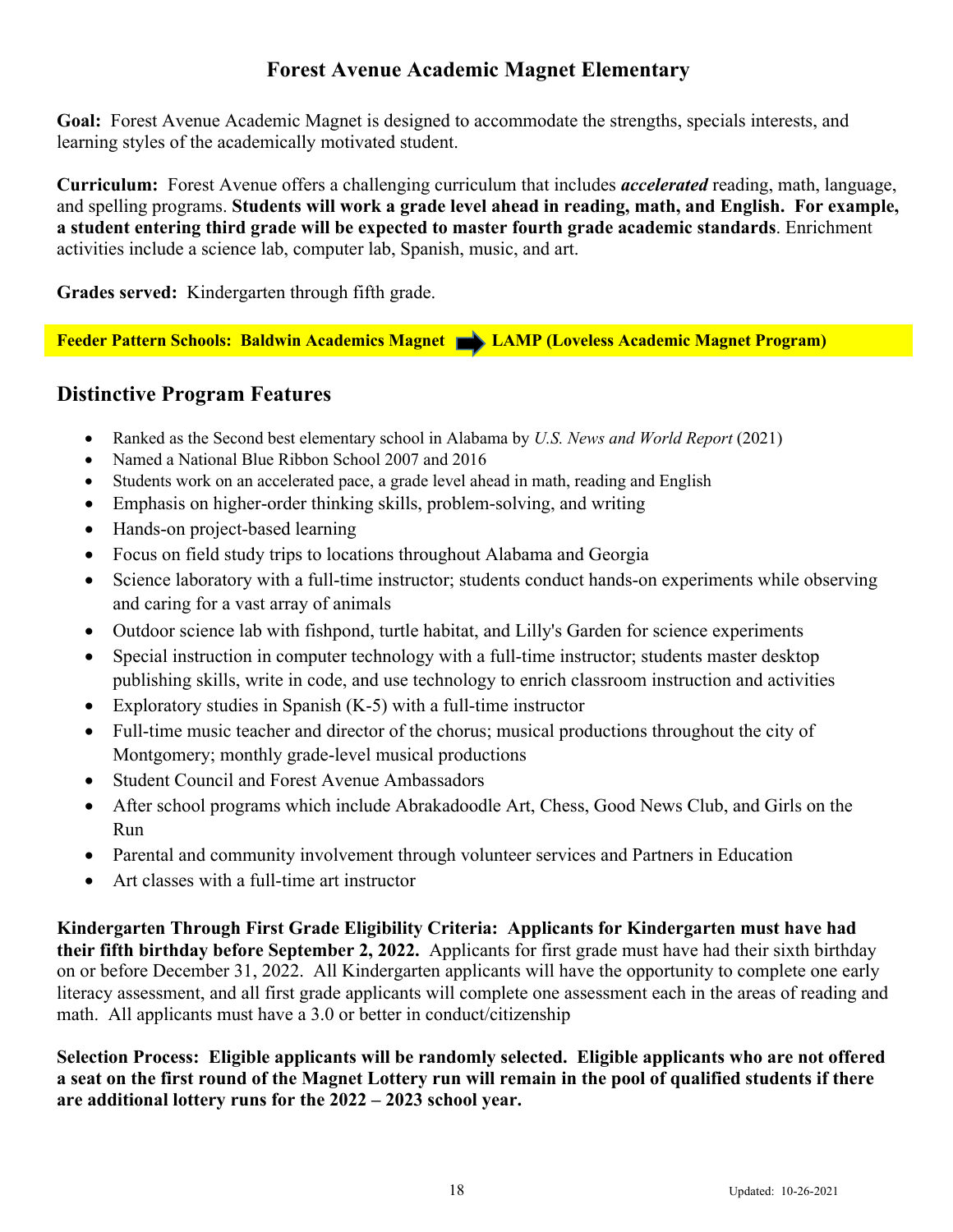**Second Through Fifth Grade Eligibility Criteria:** Second grade applicants must have a 3.5 GPA or better in the core academic subjects (math, science, reading, English language arts, and social studies) for the first semester of the current year. Second through fifth grade applicants must have a 3.0 or better in conduct/citizenship. Third through fifth grade applicants must have a 3.5 GPA or better in the core academic subjects (math, science, reading, English language arts, and social studies) the previous year and the first semester of the current year.

**Selection Process: Eligible applicants will be randomly selected. Eligible applicants who are not offered a seat on the first round of the Magnet Lottery run will remain in the pool of qualified students if there are additional lottery runs for the 2022 – 2023 school year.** 

| <b>CONDUCT IS NOW CITIZENSHIP:</b><br><b>Calculated</b> |  |
|---------------------------------------------------------|--|
| $S =$                                                   |  |
| $=$                                                     |  |
| $N =$                                                   |  |
| $\sim$                                                  |  |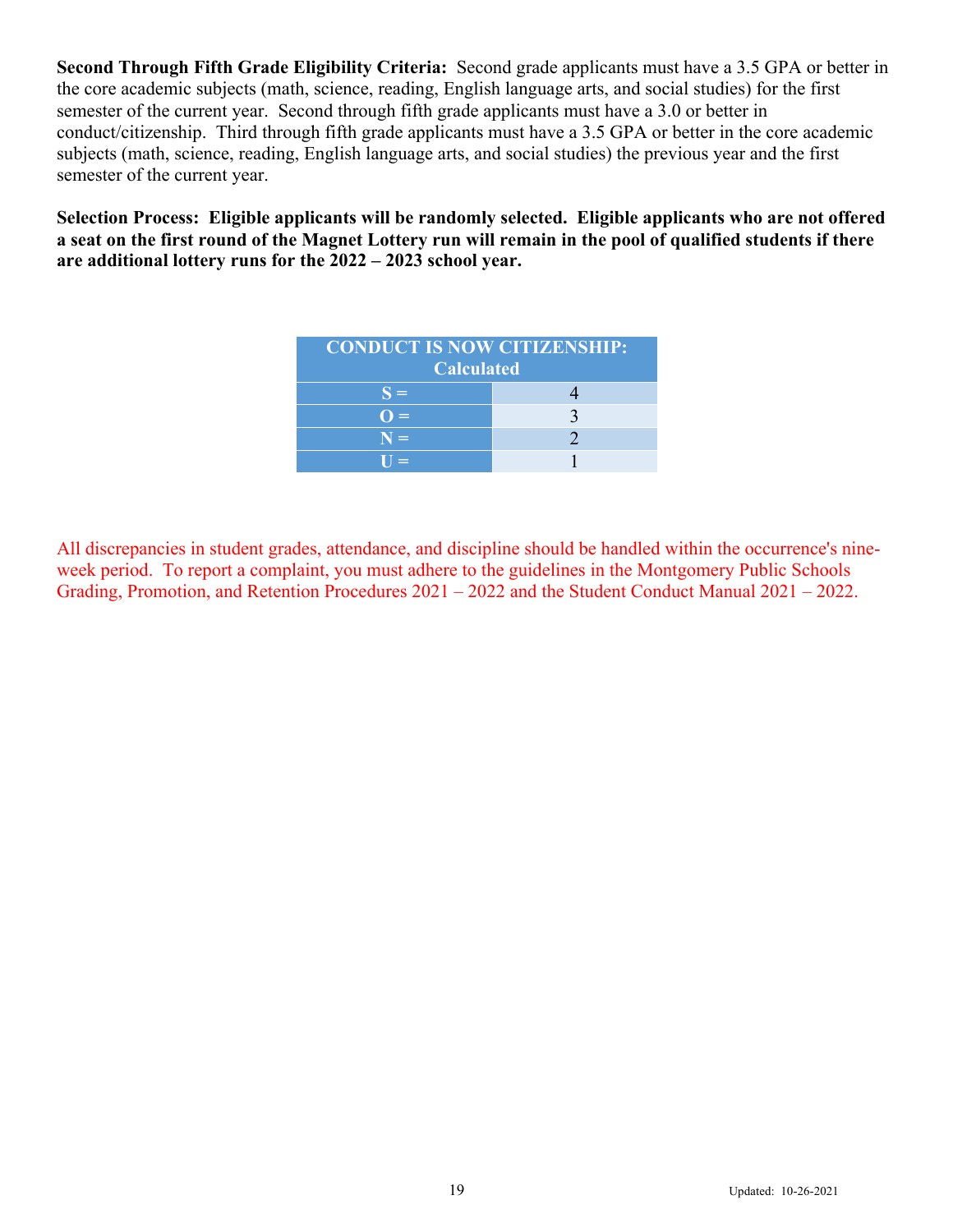## **MacMillan International Academy**

**Goal:** MacMillan International Academy became an International Baccalaureate (I.B.) World School in the spring of 2013. MacMillan is the only I.B. Primary Years Program in the Montgomery Public School District. MacMillan aims to develop inquiring, knowledgeable, and caring young people who help create a better and more peaceful world through intercultural understanding and respect. MacMillan challenges students who have vital interests in international studies, humanities, communications, and technology. MacMillan takes an interactive approach to learning, which is enhanced through a wide variety of multi-media technologies.

**Curriculum:** MacMillan International Academy focuses on global studies. The school offers a full technology-integrated curriculum. Students are encouraged to become global thinkers as they understand the world by studying different cultures and humanities. Students will learn new ways of communicating about the world and how people live in various cultures. Our students leave us prepared to live more effectively in an ever-increasingly interdependent world. They also learn to appreciate the differences in all of us that makes all of our societies unique in nature.

**Grades served:** Kindergarten through fifth grade.

**Feeder Pattern Schools: Johnnie Carr Middle Magnet | LAMP (Loveless Academic Magnet Program)** 

## **Distinctive Program Features**

- Named a 2021 National Blue Ribbon School
- Healthy primary years, inquiry-based teaching, and project-based learning program promote thinking, social skills, communication, self-management, and research skills
- International themes, cultural, thematic presentations, student-produced WMIB talk radio, and monthly chorus/drama productions
- Music theory, choral music, and instrumental keyboard instruction
- Technology lab coordinated by a full-time technology teacher
- Infusion of technology in academic studies, internet, Wi-Fi capabilities in all classrooms
- Multi-media research projects and field experiences to support themes
- A diverse community of international students over 15 countries represented
- Supportive partnerships with International Officers' School and Squadron Officers' School at Maxwell Air Force Base and Auburn University Montgomery

**Kindergarten Through First Grade Eligibility Criteria: Applicants for Kindergarten must have had their fifth birthday before September 2, 2022.** Applicants for first grade must have had their sixth birthday on or before December 31, 2022. All Kindergarten applicants will have the opportunity to complete one early literacy assessment, and all first grade applicants will complete one assessment each in reading and math.

**Selection Process: Eligible applicants will be randomly selected. Eligible applicants who are not offered a seat on the first round of the Magnet Lottery run will remain in the pool of qualified students if there are additional lottery runs for the 2022 – 2023 school year.**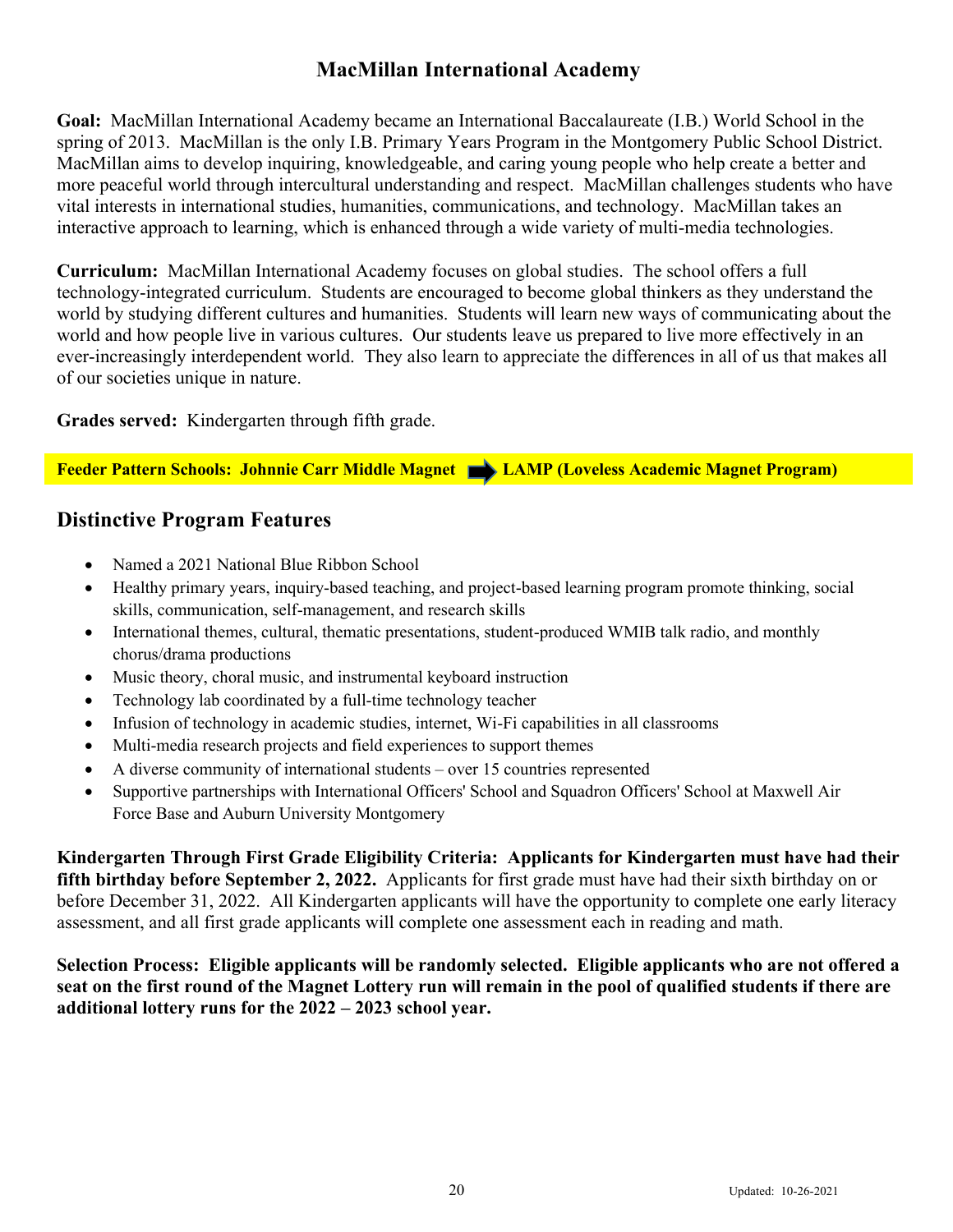**Second Through Fifth Grade Eligibility Criteria:** Second grade applicants must have a 3.0 GPA or better in the core academic subjects (math, science, reading, English language arts, and social studies) for the first semester of the current year. Second through fifth grade applicants must have a 3.0 or better in conduct/citizenship. Third through fifth grade Applicants must have a 3.0 GPA or better in the core academic subjects (math, science, reading, English language arts, and social studies) for the previous year and the first semester of the current year.

**Selection Process: Eligible applicants will be randomly selected. Eligible applicants who are not offered a seat on the first round of the Magnet Lottery run will remain in the pool of qualified students if there are additional lottery runs for the 2022 – 2023 school year.**

| <b>CONDUCT IS NOW CITIZENSHIP:</b><br><b>Calculated</b> |  |
|---------------------------------------------------------|--|
| $S =$                                                   |  |
| $=$                                                     |  |
| $N =$                                                   |  |
| $\equiv$                                                |  |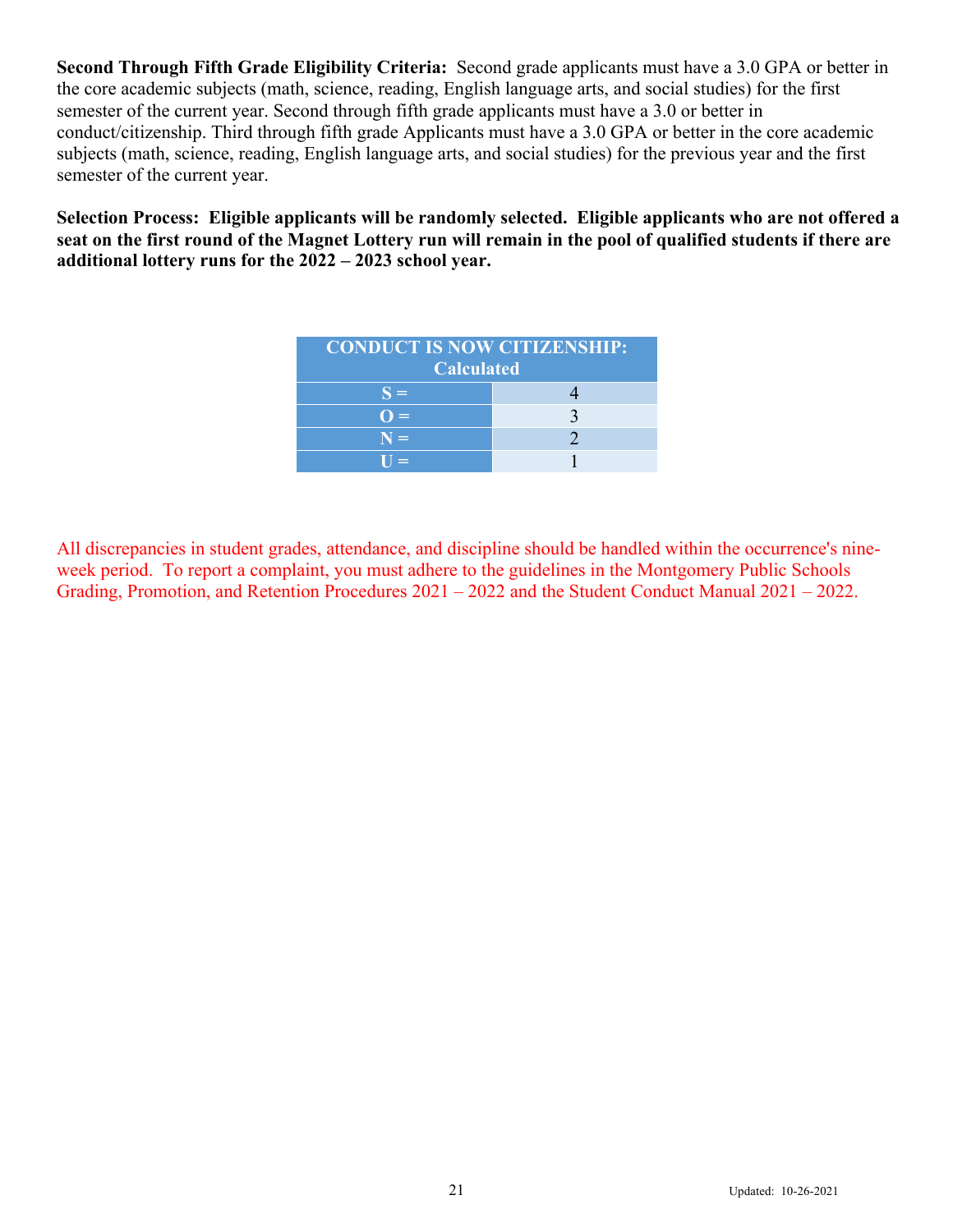## **Baldwin Academic Magnet School**

**GOAL:** Baldwin Academics Magnet School is designed to provide opportunities for middle school students to pursue challenging academic work.

**Curriculum:** The program features high academic standards in accelerated classes infused with technology. Students have opportunities for research experiences and intensified classroom and community engagements.

**Grades served**: Sixth through eighth grade.

#### **Feeder Pattern School: LAMP (Loveless Academic Magnet Program)**

## **Distinctive Program Features**

- High academic standards in challenging accelerated course work
- Access to computer technology
- Research experiences
- Emphasis on higher-order thinking skills, writing, and problem-solving
- Intensified classroom and community experiences
- Student activities such as assemblies, clubs, field trips, and academic competitions
- Flexible scheduling combining academics and arts to accommodate individual needs Guest speakers
- Walking tours in conjunction with the academic curriculum

**Eligibility Criteria**: Applicants must have a 3.5 GPA or better in the core academic subjects (math, science, English and social studies) previous year and the first semester of the current year. (Reading will be considered as part of the core academic GPA for sixth grade applicants. **For students applying for the seventh grade, their fifth grade reading grade will be regarded as part of their core GPA**)**.** Applicants must not have an office referral for a Class B, C, D, or E level offense (or equivalent for non-MPS applicants) as defined in the *Montgomery Public Schools' Student Conduct Manual 2021 – 2022* for the past three semesters.

**Selection Process: Eligible applicants will be randomly selected. Eligible applicants who are not offered a seat on the first round of the Magnet Lottery run will remain in the pool of qualified students if there are additional lottery runs for the 2022 – 2023 school year.**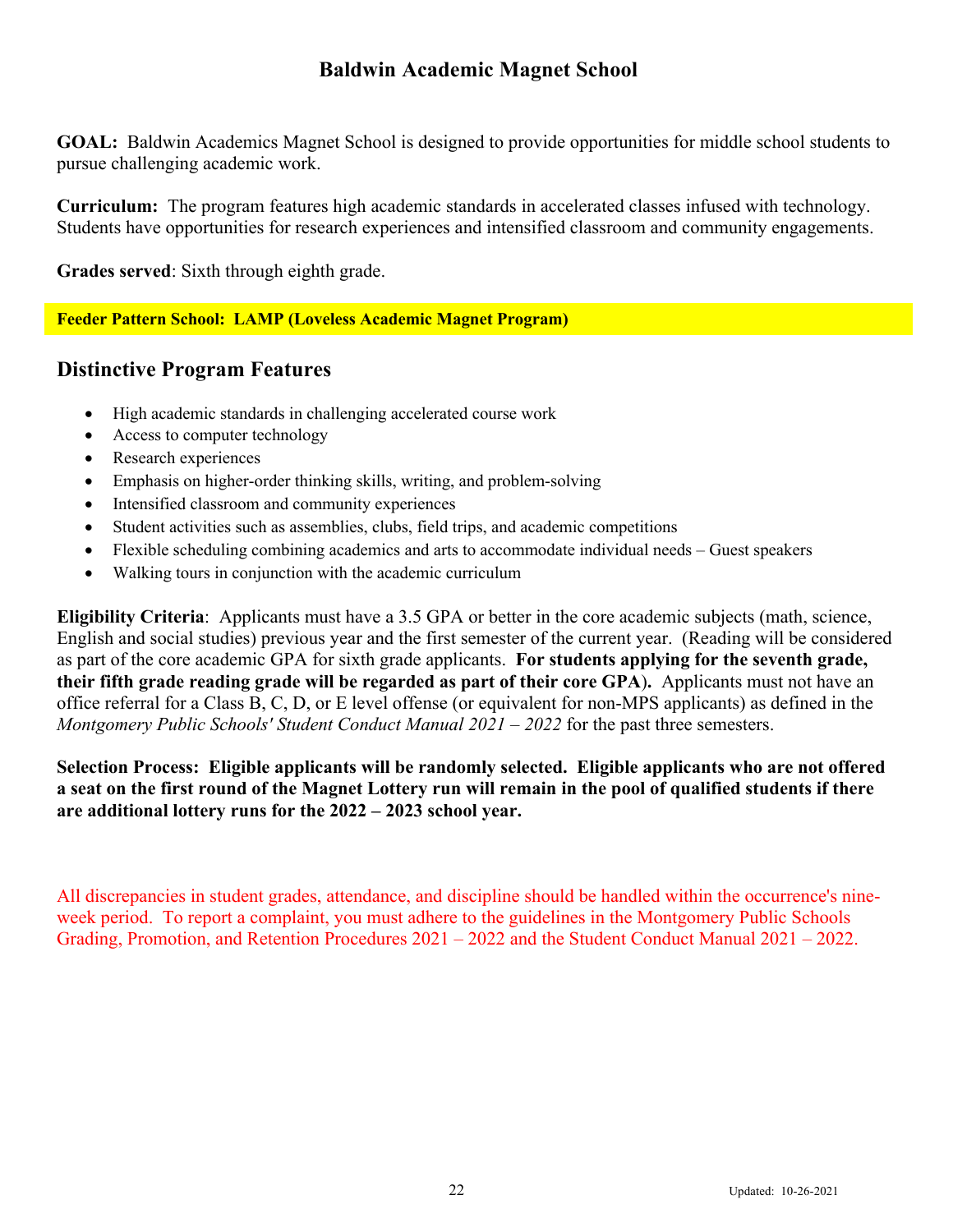## **Baldwin Arts Magnet School**

**Goal:** Baldwin Arts Magnet School offers middle school students an academic program infused with the arts.

**Curriculum:** Baldwin Arts offers distinctive art instruction by practicing artists and specialists supplemented by guest artists' interaction. The artistic areas of teaching include band, strings, choral music, classical guitar, creative writing, dance, drama, piano, and visual arts.

**Grades served:** Sixth through eighth grade.

**Feeder Pattern School: Booker T Washington Magnet High School**

#### **Distinctive Program Features**

- Ranked as the Third best middle school in Alabama by *U.S. News and World Report* (2021)
- Concentrated offerings in the beginning, intermediate and advanced band, strings, choral music, classical guitar, creative writing, dance, drama, piano, and visual arts
- Integrated arts and academic studies
- Technology is infused throughout the curriculum.
- Master classes and performances by professional guest artists
- Field trips to local and state art venues
- Competition opportunities in art areas
- Classes taught by professional teacher/artists and specialists

**Eligibility Criteria**: Applicants must have a 2.75 GPA or better in the core academic subjects (math, science, English, and social studies) previous year and the first semester of the current year. (Reading will be considered as part of the core academic GPA for sixth grade applicants. **For students applying for the seventh grade, their fifth grade reading grade will be regarded as part of their core GPA**)**.** Applicants must complete an audition in two art areas. Applicants must not have an office referral for a Class B, C, D, or E level offense (or equivalent for non-MPS applicants) as defined in the *Montgomery Public Schools' Student Conduct Manual 2021 – 2022* for the past three semesters.

**Selection Process: Eligible applicants will be randomly selected. Eligible applicants who are not offered a seat on the first round of the Magnet Lottery run will remain in the pool of eligible students if there are additional lottery runs for the 2022 – 2023 school year.**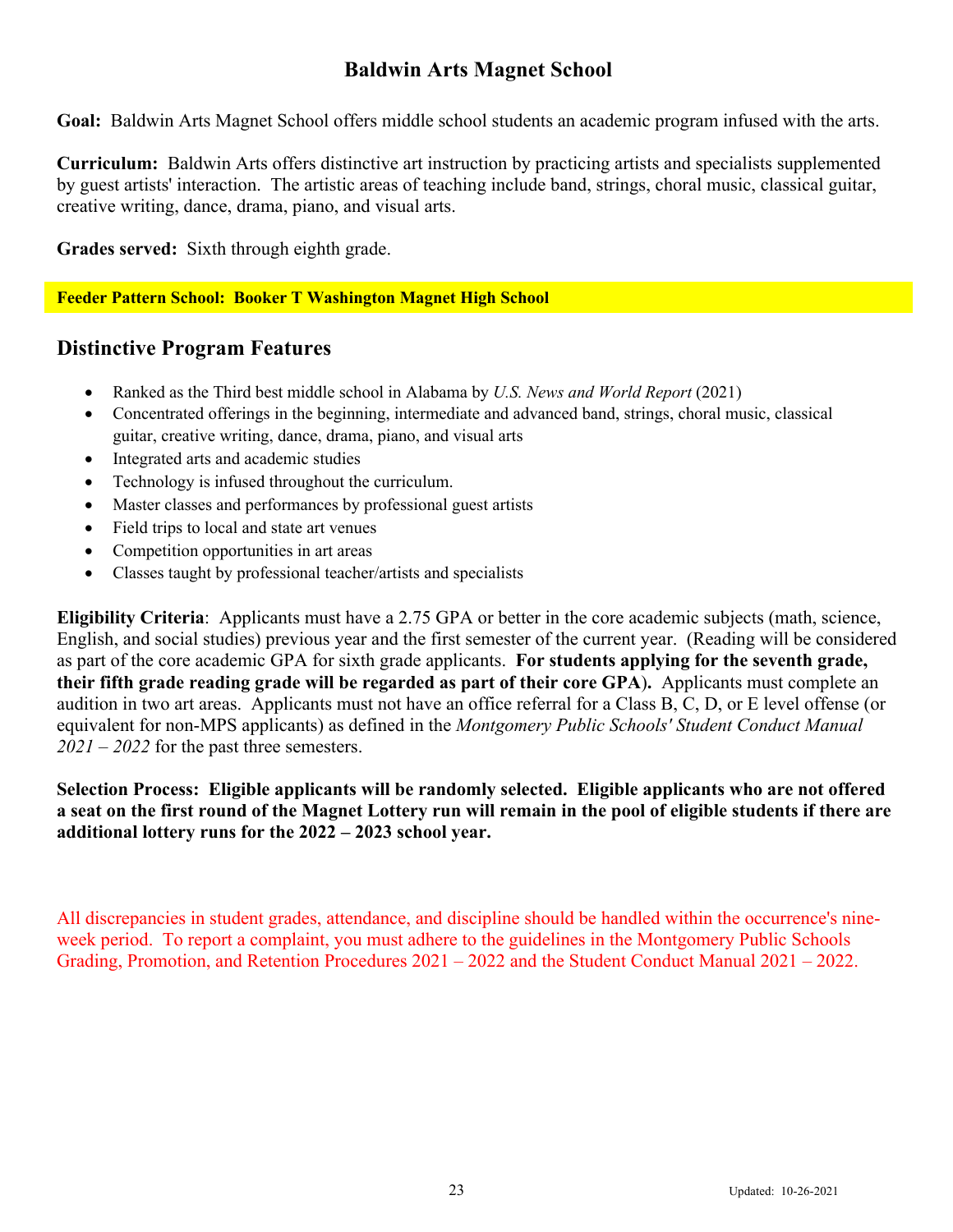## **Johnnie R. Carr Middle School Academic Magnet**

**Goal:** The Johnnie R. Carr Middle Magnet School Program is designed to foster a respectful, safe, caring, and nurturing environment where students are provided a framework of academic challenge that allows them to make connections between the classroom and the real world.

**Curriculum:** The magnet program promotes high academic standards in accelerated classes with technology integration. Carr challenges and inspires students to understand and embrace the connections between traditional subjects and the real world. Students are equipped to become critical and reflective thinkers through the promotion of Intercultural awareness, communication, and holistic learning.

**Grades Served:** Sixth through eighth grade.

#### **Feeder Pattern School: LAMP (Loveless Academic Magnet Program)**

## **Distinctive Program Features**

- Pre-Advanced Placement Courses
- A rigorous and challenging academic environment
- Foreign Language Requirement
- Access to computer technology
- State-of-the-art science labs
- Extra-curricular activities to include athletics and clubs
- Hands-on/ Project-Based Learning
- Research-based instruction
- Emphasis on higher-order thinking skills, problem-solving, and writing
- Intensified classroom and community experiences
- Cultural diversity and awareness

**Eligibility Criteria**: Applicants must have a 3.5 GPA or better in the core academic subjects (math, science, English, and social studies) the previous year and the first semester of the current year. (Reading will be considered as part of the core academic GPA for sixth grade applicants. **For students applying for the seventh grade, their grade reading grade will be regarded as part of their core GPA**)**.** Applicants must not have an office referral for a Class B, C, D, or E level offense (or equivalent for non-MPS applicants) as defined in the *Montgomery Public Schools' Student Conduct Manual 2021 – 2022* for the past three semesters.

**Selection Process: Eligible applicants will be randomly selected. Eligible applicants who are not offered a seat on the first round of the Magnet Lottery run will remain in the pool of qualified students if there are additional lottery runs for the 2022 – 2023 school year.**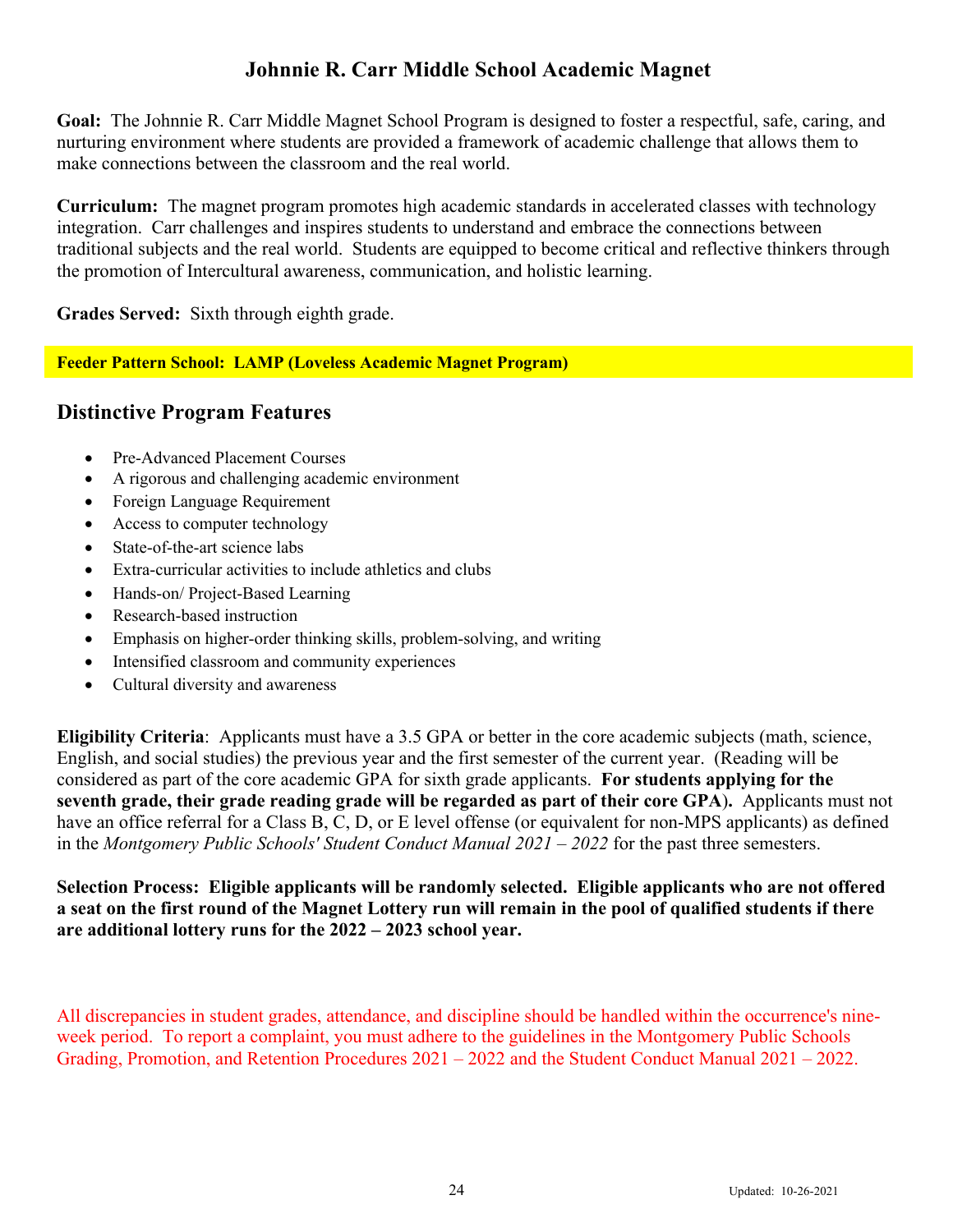## **Floyd Middle Magnet School for Mathematics, Science, and Technology**

**Goal:** Floyd Middle Magnet School is designed to address middle school students' needs through hands-on learning activities to develop critical thinking skills and solve real-world problems related to all disciplines.

**Curriculum:** The program offers extensive academic learning opportunities with an emphasis on mathematics and science through state-of-the-art technology. Grade-level advisory teams support the concept of the Floyd Middle Magnet School community.

**Grades served:** Sixth through eighth grade.

**Feeder Pattern School: Brewbaker Technology Magnet High School**

#### **Distinctive Program Features**

- Ranked as the Seventh best middle school in Alabama by *U.S. News and World Report* (2021)
- Recognized as a National School of Excellence 2016-2018.
- Named a National Making Middle Grades Work Pacesetter School by the Southern Regional Education Board
- Infusion of technology throughout the curriculum
- Networked, multi-media resource/research center with technology labs
- Student-produced publications/projects and media productions
- Student participation in high-interest clubs, activities, and competitions
- Spanish programs offered
- A rigorous and challenging academic environment with grade-level and advisory groups
- Athletic program
- Career Technology Program with Technology Students Association
- High-level questioning and critical thinking activities
- A full band program with beginning and jazz bands
- Robotics team, science team, and math team
- Future Business Leaders of America and National Junior Honor Society
- Past field trip opportunities have included: Camp Chandler, Alabama Space and Rocket Center, Dauphin Island Sea Lab, Alabama Shakespeare Theatre, Epcot Center, Chicago, New York City, and Boston

**Eligibility Criteria**: Applicants must have a 2.75 GPA or better in the core academic subjects (math, science, English, and social studies) the previous year and the first semester of the current year. (Reading will be considered as part of the core academic GPA for sixth grade applicants. **For students applying for the seventh grade, their fifth grade reading grade will be regarded as part of their core GPA**)**.** Applicants must not have an office referral for a Class B, C, D, or E level offense (or equivalent for non-MPS applicants) as defined in the *Montgomery Public Schools' Student Conduct Manual 2021 – 2022* for the past three semesters.

**Selection Process: Eligible applicants will be randomly selected. Eligible applicants who are not offered a seat on the first round of the Magnet Lottery run will remain in the pool of qualified students if there are additional lottery runs for the 2022 – 2023 school year.**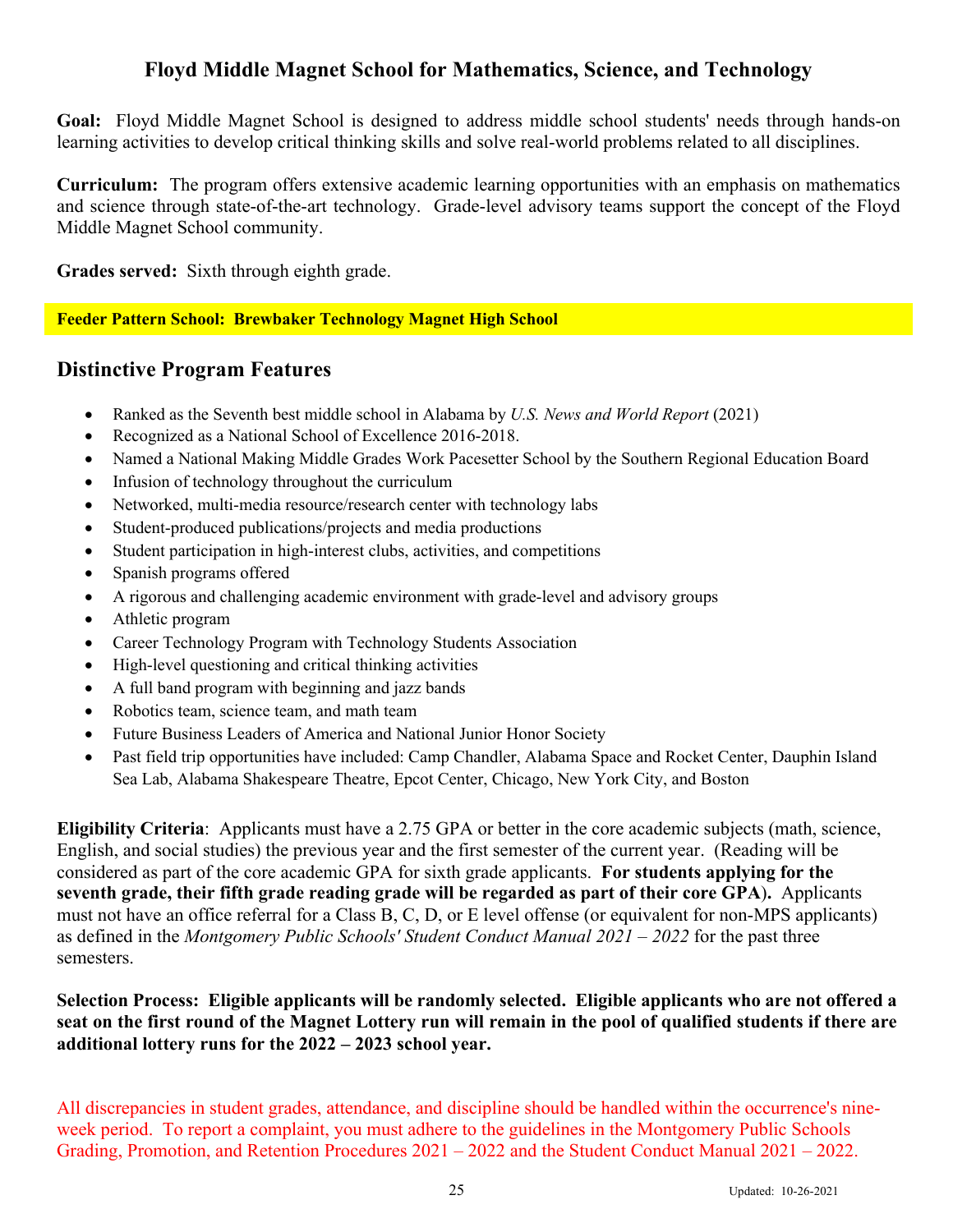## **Booker T. Washington Magnet High School**

**Goal:** Booker T. Washington (BTW) Magnet High School is a college preparatory program and center for creative excellence that engages students in three (3) areas of concentration that focus on scholarship, the arts, innovation, and service.

**Curriculum:** A high school diploma is awarded to students who complete the endorsement prescribed courses in grades ninth through twelfth, who earn twenty-four (24) units of credit from the prescribed curriculum, and who pass the state mandated end-of-course examinations. Students must maintain a weighted 2.5 average in the academic subjects to remain at Booker T. Washington Magnet High School and a 3.0 in their magnet. In addition to core academic subjects, various specialized programs designed to engage gifted and talented students are offered.

**Grades Served:** Ninth through twelfth grade.

## **Distinctive Features of the Program:**

- Ranked as the Seventh best high school in the Alabama by *U.S. News and World Report* (2021)
- National recognition as one of America's Innovative Schools
- Multiple Teachers of the Year and Educational Award Recipients on a state and national level
- It is classified as one of America's Best High Schools by *U.S. News and World Report*
- Additional academic and artistic recognitions from *Google, Inc. Business Week,* and *Redbook*
- Multiple National Board Certified Teachers, including BTW's Principal
- Named as a National School of Distinction, John F. Kennedy Center for the Performing Arts Extensive community partnerships and national and international guest artists and lecturers Graduating classes receive millions in scholarship offers each year

#### **The three magnet concentrations include the following:**

- 1. **The Creative and Performing Arts Center (CPAC)** offers pre-professional instruction in the arts. Component areas include **Concert Band**, **Creative Writing** (creative nonfiction, poetry, drama, fiction, screenwriting), **Dance** (ballet, modern, jazz, tap, choreography), **Drama/Theater**, **Musical Theater** (theater, movement, dance, and vocal production), **Piano**, **Show Band** (intermediate and advanced saxophone, trumpet, trombone, piano, electric bass, electric guitar, drum set, and vocal production), **Piano**, **Choral Music**, **Strings**  (violin, viola, cello, and bass), **Theater**, **Technical Theater** (designing, building, and operating theatrical sound and lighting equipment, constructing sets, production technique: setting up and striking equipment for all BTW performance areas), **Visual Arts** (drawing, painting, pottery, sculpture, and printmaking) and **Photography**.
- 2. **The Academy for Communication Arts (ACA)** provides students the opportunity to study broadcast journalism and television and radio production.
- 3. **The Center for Law** is designed to prepare students for careers in law through instruction provided by professionals in the legal field and internships with local attorneys, judges, and public service agencies.

**Eligibility Criteria**: Applicants must have a 2.75 GPA or better in the core academic subjects (math, science, English, and social studies) for the previous year and the first semester of the current year. Students must not have an office referral for a Class B, C, D, or E offense (or equivalent for non-MPS applicants) as defined in the *Montgomery Public Schools' Student Conduct Manual 2021 – 2022* for the past three semesters. Students must also complete an audition to be considered eligible.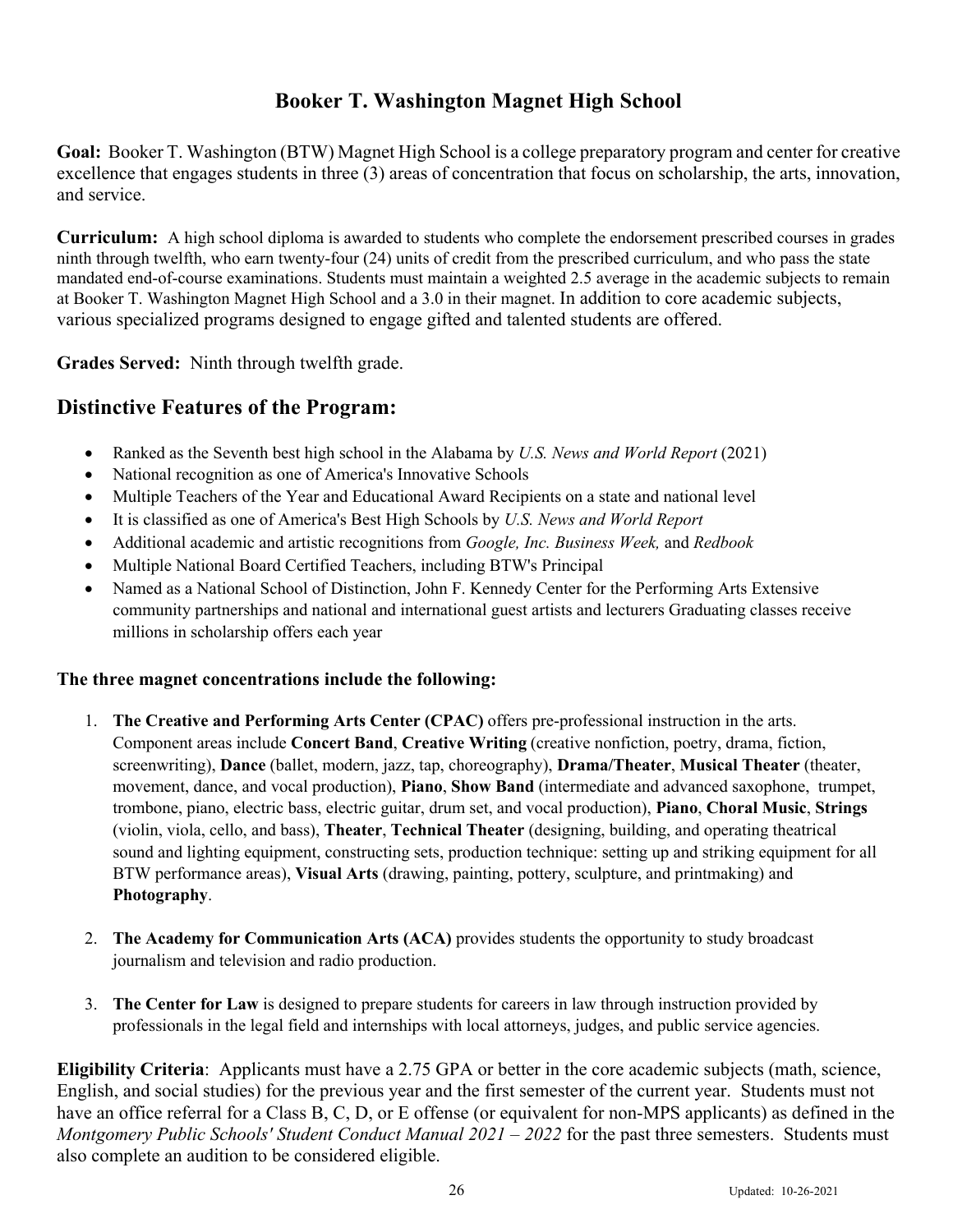**Selection Process: Eligible applicants will be randomly selected. Eligible applicants who are not offered a seat on the first round of the Magnet Lottery run will remain in the pool of eligible students if there are additional lottery runs for the 2022 – 2023 school year.**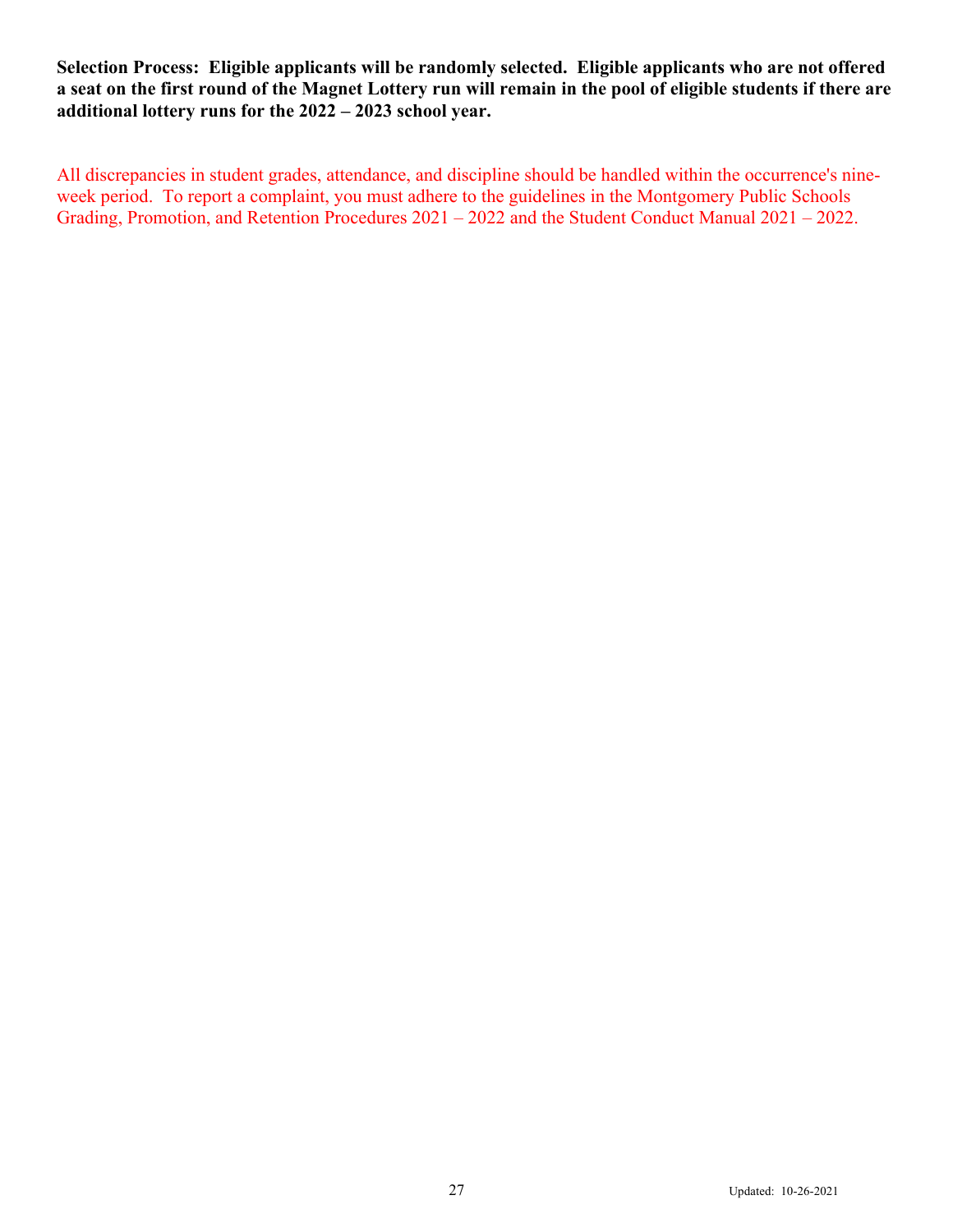## **SCOPE AND SEQUENCE – Booker T. Washington (BTW) Magnet High School for the Performing and Visual Arts**

A high school diploma is awarded to students who complete the endorsement prescribed courses in grades ninth through twelfth, who earn twenty-four (24) units of credit from the prescribed curriculum, and who pass the state mandated end-of-course examinations. Students must maintain a weighted 2.5 average in the academic subjects and 3.0 average in the magnet component to remain at Booker T. Washington Magnet High School.

#### **The Course of Study:**

#### **Grade 9**

- Honors English 9 or English 9
- World History
- Honors Geometry or Geometry
- Honors Biology
- Career Preparedness
- Physical Education
- Magnet Curriculum: Band (Concert and Show), Broadcast Media, Choral, Creative Writing, Dance, Musical Theatre, Photography, Piano, Strings, Technical Theatre, Theatre, and Visual Arts

#### **Grade 10**

- Honors English 10 or English 10
- AP United States History\* or US History I
- Honors Algebra I w/Probability, Algebra I w/Probability, Honors Algebra II w/ Statics, Algebra II w/ Statics, or Pre-Calculus
- Honors Chemistry
- Health/Psychology
- Elective  $(s)$
- Magnet Curriculum: Band (Concert and Show), Broadcast Media, Choral, Creative Writing, Dance, Musical Theatre, Photography, Piano, Strings, Technical Theatre, Theatre, and Visual Arts

## **Grade 11**

- AP Language & Composition<sup>\*</sup> or English 11
- AP European History \* or US History II (\*student MUST take AP Euro after AP US tenth grade)
- Honors Algebra II w/Statistics. Algebra II w/ Statistics, Pre-Calculus\*, AP Statistics\*, or AP Calculus AB\*
- Environmental Science or Anatomy and Physiology, AP Biology\*, or AP Chemistry\*
- Elective  $(s)$
- Magnet Curriculum: Band (Concert and Show), Broadcast Media, Choral, Creative Writing, Dance, Musical Theatre, Photography, Piano, Strings, Technical Theatre, Theatre, and Visual Arts

#### **Grade 12**

- AP Literature & Composition\* or English 12
- Government, AP Government<sup>\*</sup> & Economics
- Pre-Calculus or AP Calculus AB<sup>\*</sup>, AP Statistics<sup>\*</sup>
- AP Biology or AP Chemistry or Honors Physics or Environmental Science or Human Body Systems
- Elective  $(s)$
- Magnet Curriculum: Band (Concert and Show), Broadcast Media, Choral, Creative Writing, Dance, Musical Theatre, Photography, Piano, Strings, Technical Theatre, Theatre, and Visual Arts

#### **\* College credit is available with a qualifying score on the AP Exams.**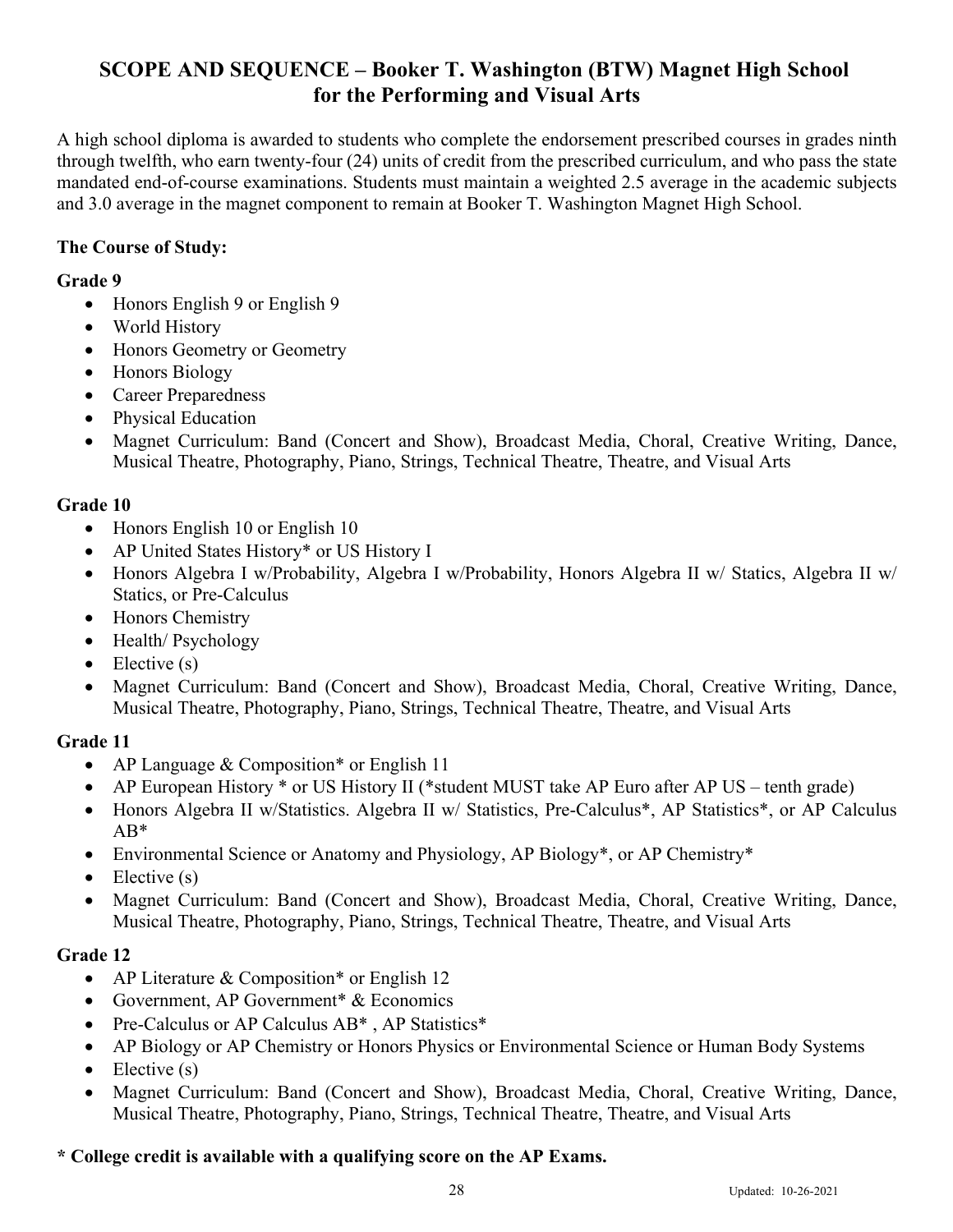**Selection Process:** Eligible applicants will be randomly selected in the MPS lottery (eligibility includes successful audition for magnet placement). Eligible applicants who are not offered a seat in the first round of the magnet lottery run will remain in the pool of eligible students for additional lottery runs for the upcoming school year.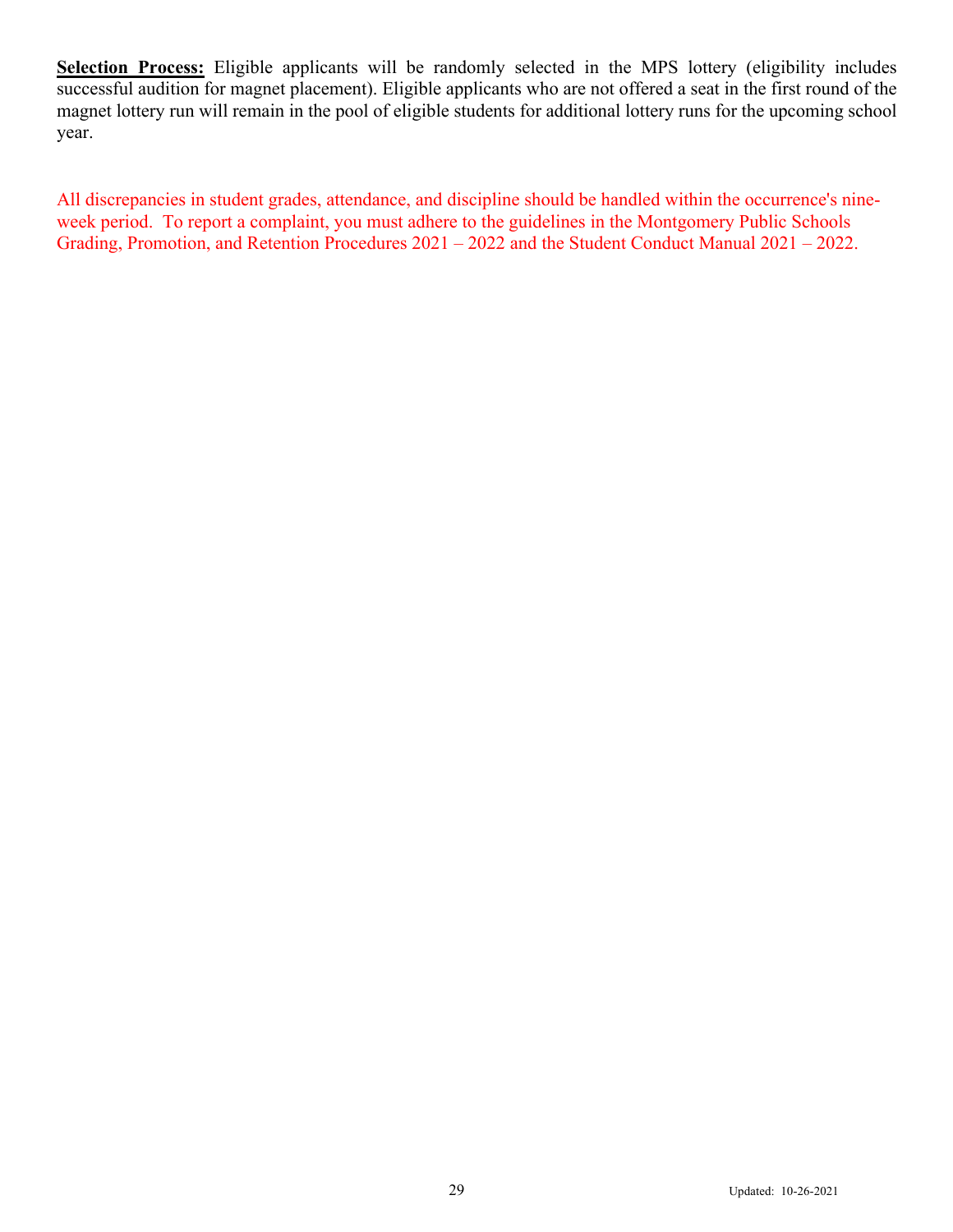## **Brewbaker Technology Magnet High School**

**Goal**: Brewbaker Technical Magnet is designed to enable students to reach their full potential through a technology-infused, relevant, career-oriented curriculum meant to prepare students to perform in a postsecondary environment successfully.

**Curriculum: The Science, Technology, Engineering, and Math (**STEM) curriculum fosters creative and critical thinking skills through project-based learning. Students may choose from several career-oriented academies:

- **Information Technology Academy**: Prepares students for Local Areas Network (LAN) administration, router operation, LAN switch operation, and cybersecurity. Students can receive up to eight professional technical certifications
- **Engineering Academy:** Uses Project Lead the Way (PLTW) as the basis for the program. PLTW is a hands-on, project-based engineering curriculum for high school students which focuses on Computer-Aided Drawing (CAD), industrial manufacturing, robotics, and other related skills
- **Architectural and Mechanical Design Academy:** Students experience the entire architectural and engineering processes in building design, including thinking critically about the different aspects of the foundation, roof, electrical components, auto-CAD, and Inventor
- **E-Commerce, Business and Marketing Academy**: Includes economic principles, business fundamentals, preparing business plans, business law, market research and analysis, negotiating, and understanding budgets, financial sheets, IC3 Certification, and Microsoft Office Certification
- **Medical Academy**: **Health Science and PLTW Biomedical**: Students develop skills relevant to careers in medicine, nursing, laboratory technology, healthcare administration, respiratory therapy, sonography, dietetics, occupational therapy, physical therapy, veterinary science, sports medicine, emergency services, and other areas of healthcare. Biomedical students work with the same tools used by professionals in hospitals and labs, engaging in hands-on activities and working together to find solutions to medical problems. Credentials offered include American Heart Association Basic Life Support/AED and Patient Care Technician Certification
- **Graphics Design Academy**: Certification in the latest software with instruction in elements and principles of design, materials, and production of all media utilized in visual communication

**Grades served**: Ninth through twelfth grade.

## **Distinctive Program Features**

- Ranked in top twenty best high schools in Alabama by *U.S. News and World Report* (2021)
- STEM**-**driven academic core for all students
- Business Industry Certified magnet instruction
- Committed industry/business partnerships
- Post-secondary scholarship search assistance
- Career-based work experiences, internships, and employment
- Math course taken each year

**Eligibility Criteria**: Applicants must have a 2.75 or better-unweighted GPA in the core academic subjects (math, science, English, and social studies) for the previous year and the first semester of the current year. Students must not have an office referral for a Class B, C, D, or E level offense (or equivalent for non-MPS applicants) as defined in the *Montgomery Public Schools' Student Conduct Manual 2021 – 2022* past three semesters.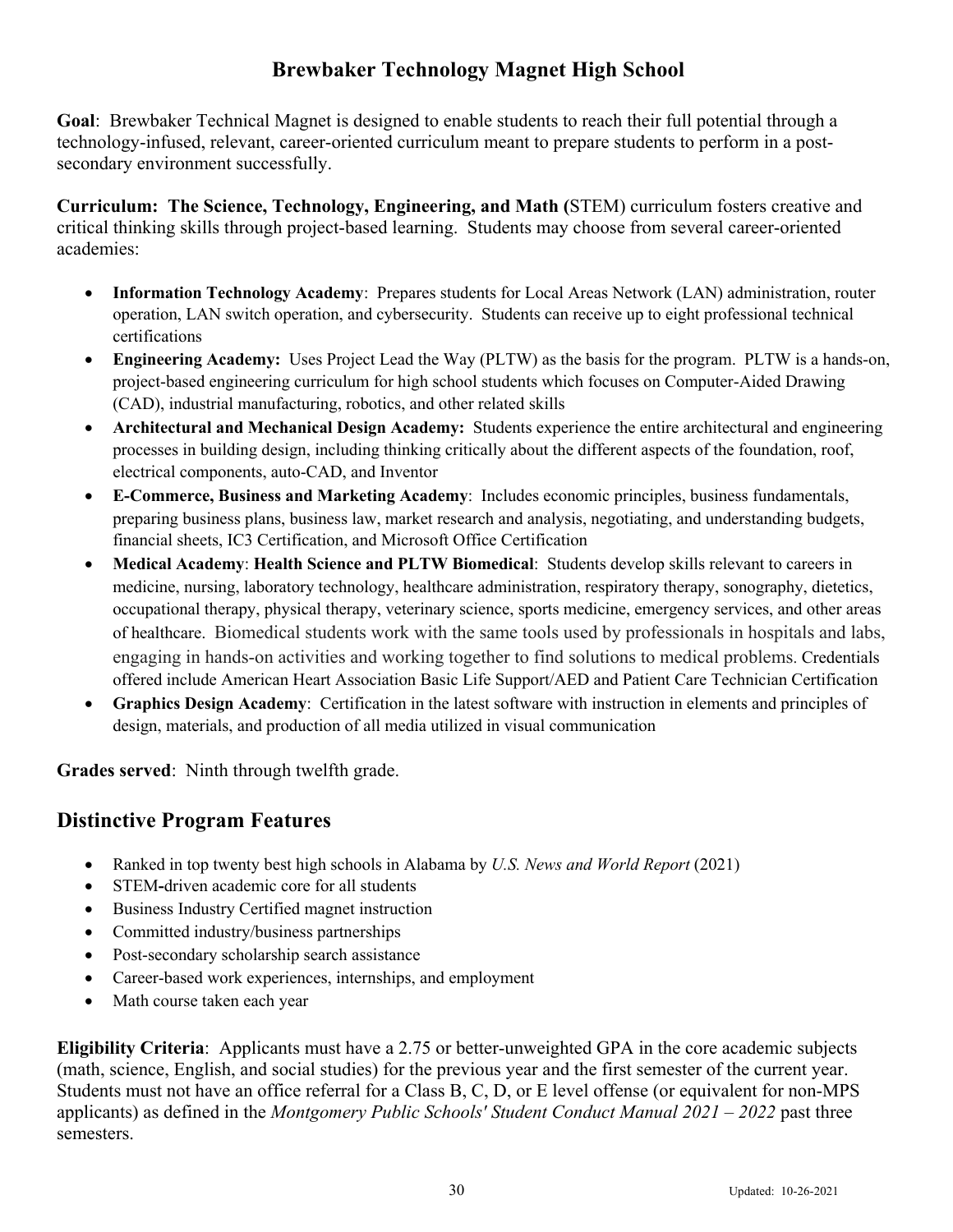**Selection Process: Eligible applicants will be randomly selected. Eligible applicants who are not offered a seat on the first round of the Magnet Lottery run will remain in the pool of eligible students if there are additional lottery runs for the 2022 – 2023 school year.**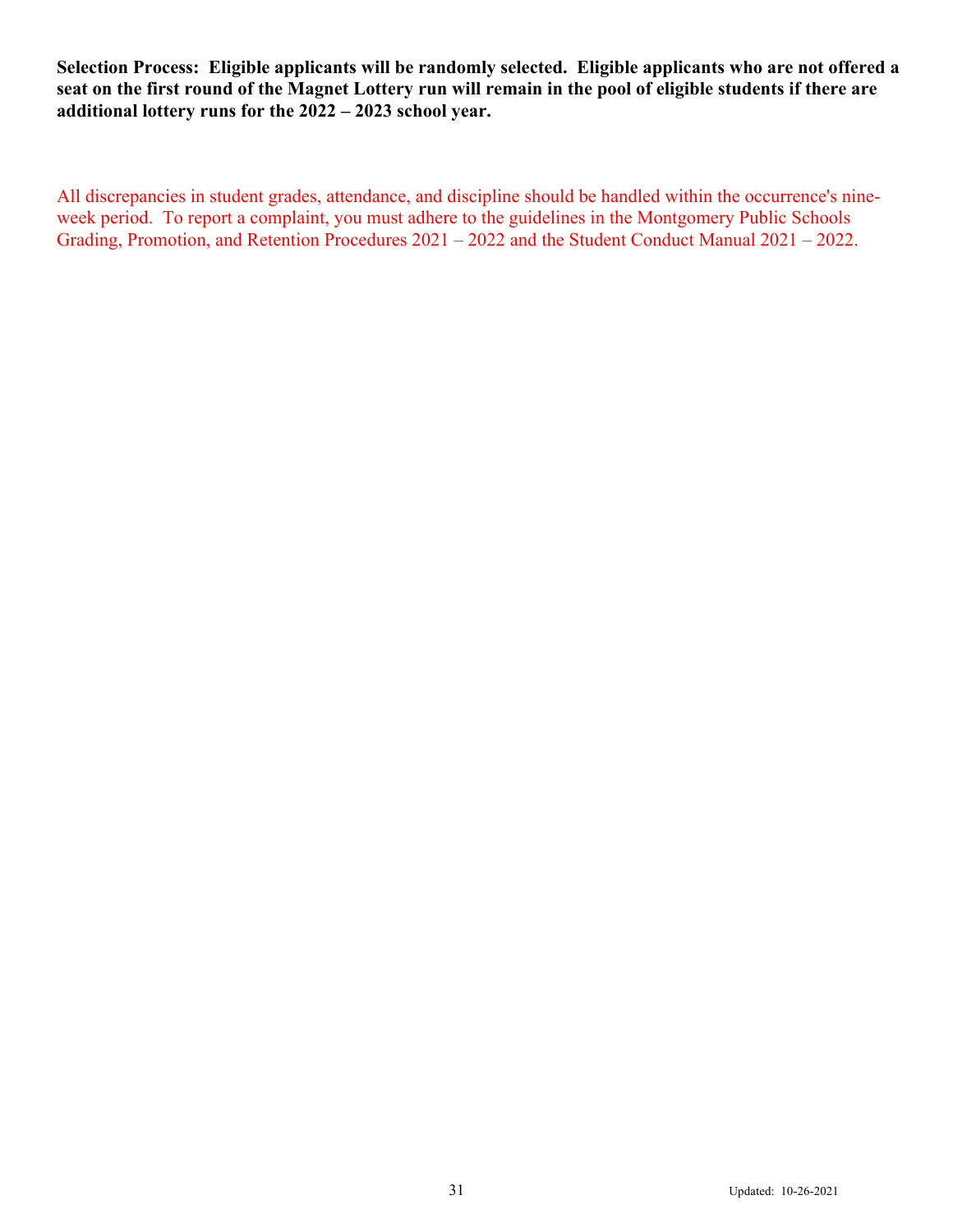## **SCOPE AND SEQUENCE – BREWBAKER TECHNOLOGY MAGNET HIGH SCHOOL PROGRAM**

A high school diploma is awarded to students who complete the endorsement prescribed courses in grades ninth through twelfth. To earn twenty-four (24) units of credit from the prescribed curriculum, and pass the state mandated end-of-course examinations. Students must maintain a weighted 2.5 average in the academic subjects.

#### **The Course of study:**

#### *Grade 9*

- Honors English
- Honors World History
- Honors Geometry w/Data Analysis or Honors Algebra II w/Statistics
- Honors Biology
- Career Technical Education (CTE) student will follow CTE track through twelfth Grade
- Career Preparedness
- Physical Education

#### *Grade 10*

- Honors English
- AP United States History\* or US History I
- Honors Algebra I w/Probability or Honors Pre-Calculus
- Honors Chemistry
- Career Technical Education (CTE)
- Health (only students NOT in the Medial "Health" Academy)
- Foreign Language or Visual Art
- Elective  $(s)$

## *Grade 11*

- AP Language & Composition\* or English 11
- AP European History \* or US History II (\*student MUST take AP Euro after AP US tenth grade)
- Honors Algebra II w/Statistics or Honors Pre-Calculus\* or AP Calculus AB\*
- AP Biology\* or AP Chemistry\* or Environmental Science or Human Body Systems
- Career Technical Education (CTE)
- Foreign Language or Visual Art
- $\bullet$  Elective (s)

## *Grade 12*

- AP Literature & Composition<sup>\*</sup> or English 12
- Honors Government & Honors Economics
- Applied Finite Math or Honors Pre-Calculus or AP Calculus AB or AP Calculus BC
- AP Biology or AP Chemistry or Honors Physics or Environmental Science or Human Body Systems
- Career Technical Education (CTE)
- Foreign Language or Visual Art
- Elective  $(s)$

*\* College credit is available.*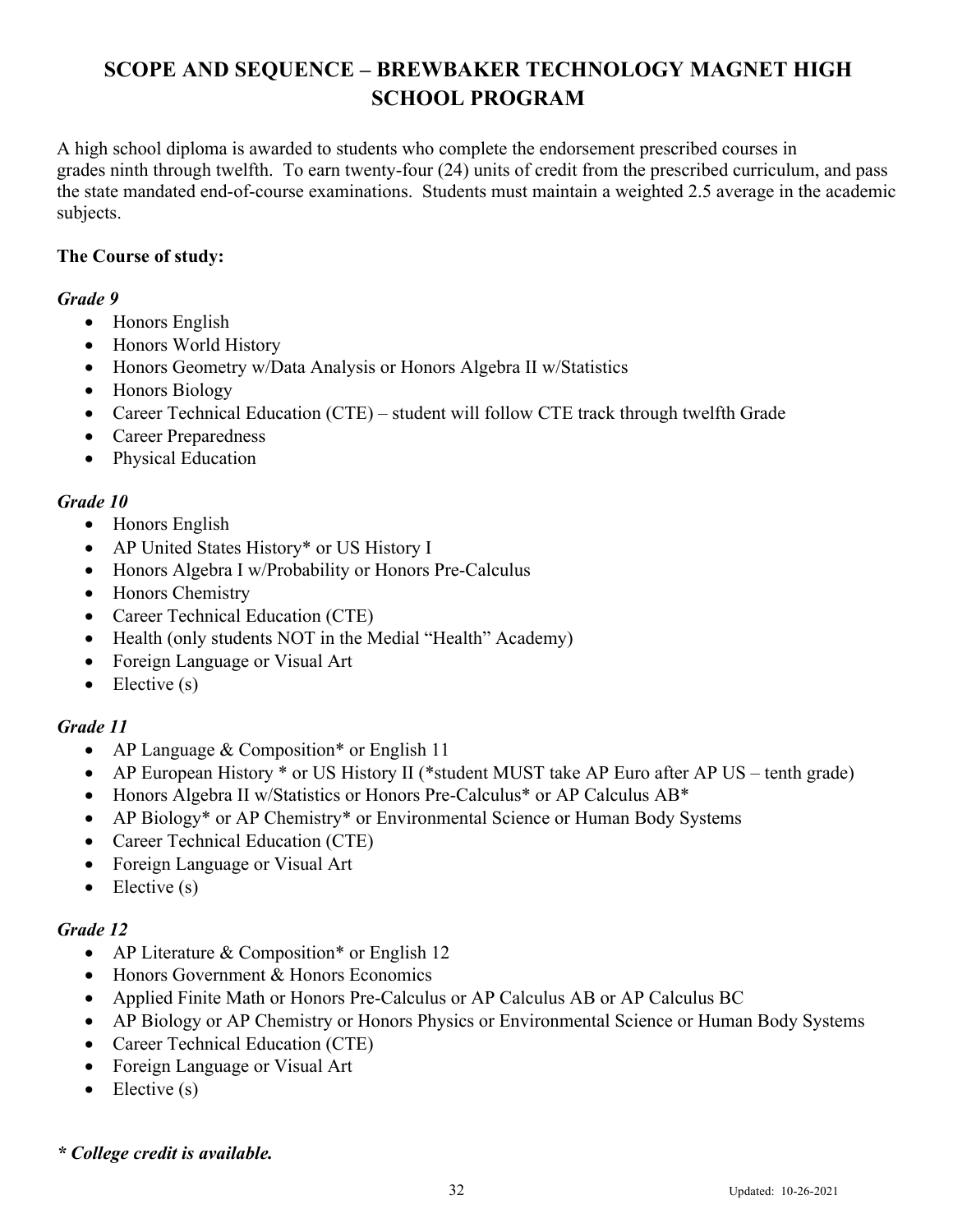**Selection Process:** Eligible applicants will be randomly selected. Eligible applicants who are not offered a seat in the first round of the magnet lottery run will remain in the pool of eligible students for additional lottery runs for the upcoming school year.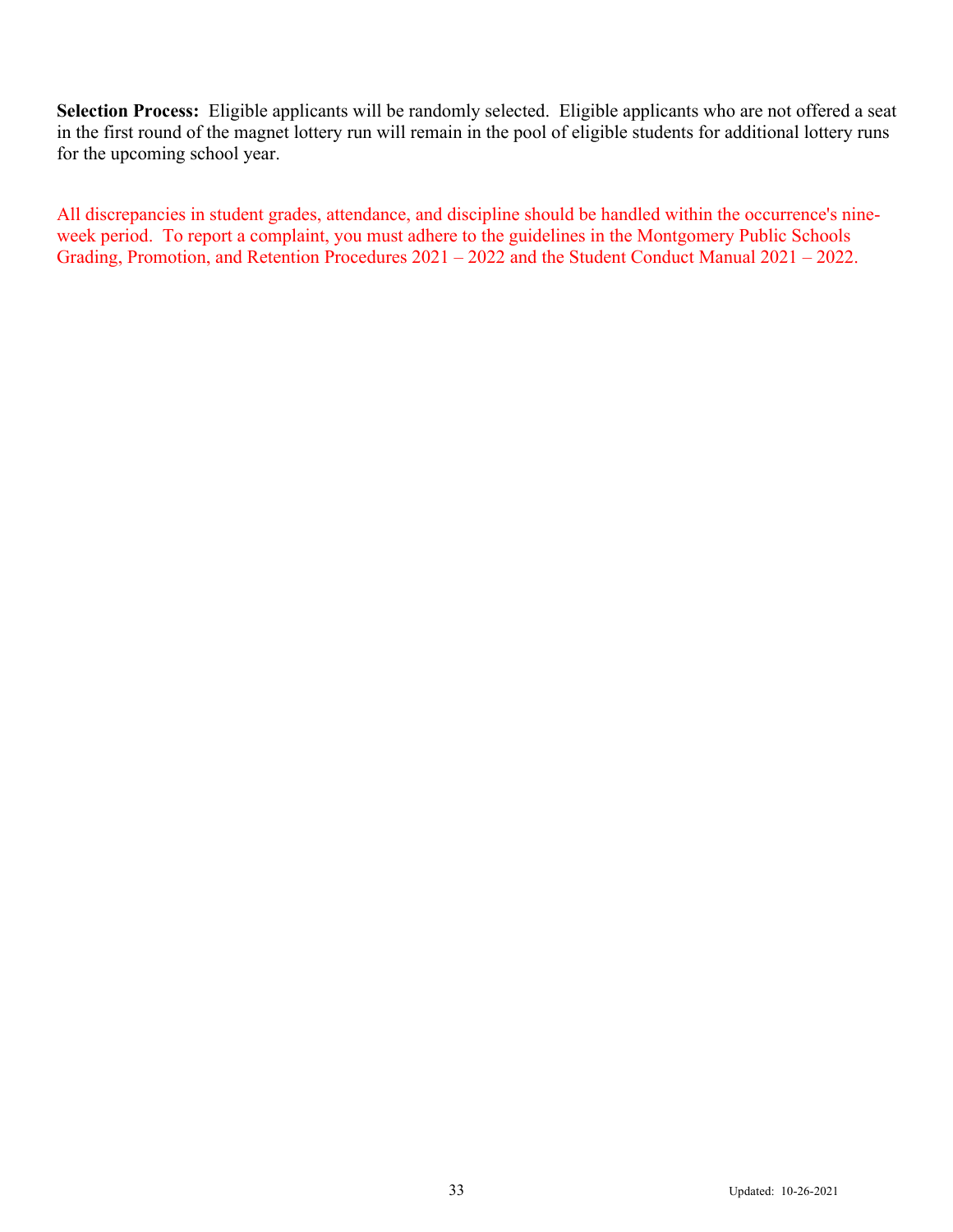## **LAMP (Loveless Academic Magnet Program) High School**

**Goal:** Loveless Academic Magnet Program (LAMP) High School provides highly motivated students with the opportunity to develop knowledge, creativity, and academic skills through participation in advanced studies in English, mathematics, science, social studies, foreign languages, computer science, and a wide array of interest electives.

**Curriculum:** The rigorous college preparatory curriculum prepares students interested in pursuing careers in professional areas and admission to the nation's most prestigious colleges. The LAMP curriculum, which includes twenty-two advanced placement courses and a variety of competitive academic teams, provides students with the opportunity to seek a superior education through intensified classroom and community experiences. A comprehensive sports program exists under the guidance of the Alabama High School Athletic Association and is based upon students' interests.

**Grades served:** Ninth through twelfth grade.

## **Distinctive Program Features**

- Ranked as the Fourteenth best high school in the nation by *U.S. News and World Report* (2021)
- Ranked as the Twenty-Third best high school in the nation by *U.S. News and World Report* (2020)
- Ranked as the best high school in Alabama by *U.S. News and World Report* (2021 & 2020)
- Twenty-five advanced placement courses offered
- Small class sizes
- Extensive college recruiting program
- College counseling and emphasis on academic scholarships
- State-of-the-art science labs
- Nationally competitive academic teams
- Thirteen National Merit Semifinalists in 2020Ten National Merit Semifinalist in 2021
- Four nationally commended students by the National Merit Scholarship Cooperation in 2020
- Seventy-nine A.P. Scholars in 2018-2019
- Twenty A.P. Scholars with Honor in 2018-2019
- Fifty-three A.P. Scholars with Distinction in 2018-2019
- Eleven National A.P. Scholars in 2018-2019
- Scholarship offers in 2020 exceeded \$24.7 million dollars.

**Eligibility Criteria**: Students currently enrolled at LAMP (grades ninth through twelfth) must maintain a weighted 2.75 GPA in the academic subject areas (Math, Science, English, History, World Language) in order to matriculate to the next grade level. Additionally, failure of any course of the year will result in removal from the program. Failure to maintain the weighted 2.75 GPA will result in removal.

ALL outside applicants (including magnet feeder students) must have satisfied Algebra I requirements by the conclusion of eighth grade. Students entering ninth grade or later must have completed Geometry in the ninth grade. Student must have an unweighted 3.0 GPA or better in the core academic subjects (Math, Science, English and Social Studies) for the previous year and the first semester of the current year. Students MUST be able to complete the entire scope and sequences of the LAMP program.

\*\* See scope and sequences section below. Students must not have an office referral for a Class B, C, D, or E level offense (or equivalent for NON-MPS applicants) as defined in the Montgomery Public Schools' Student Conduct Manual 2021 – 2022 the past three semesters.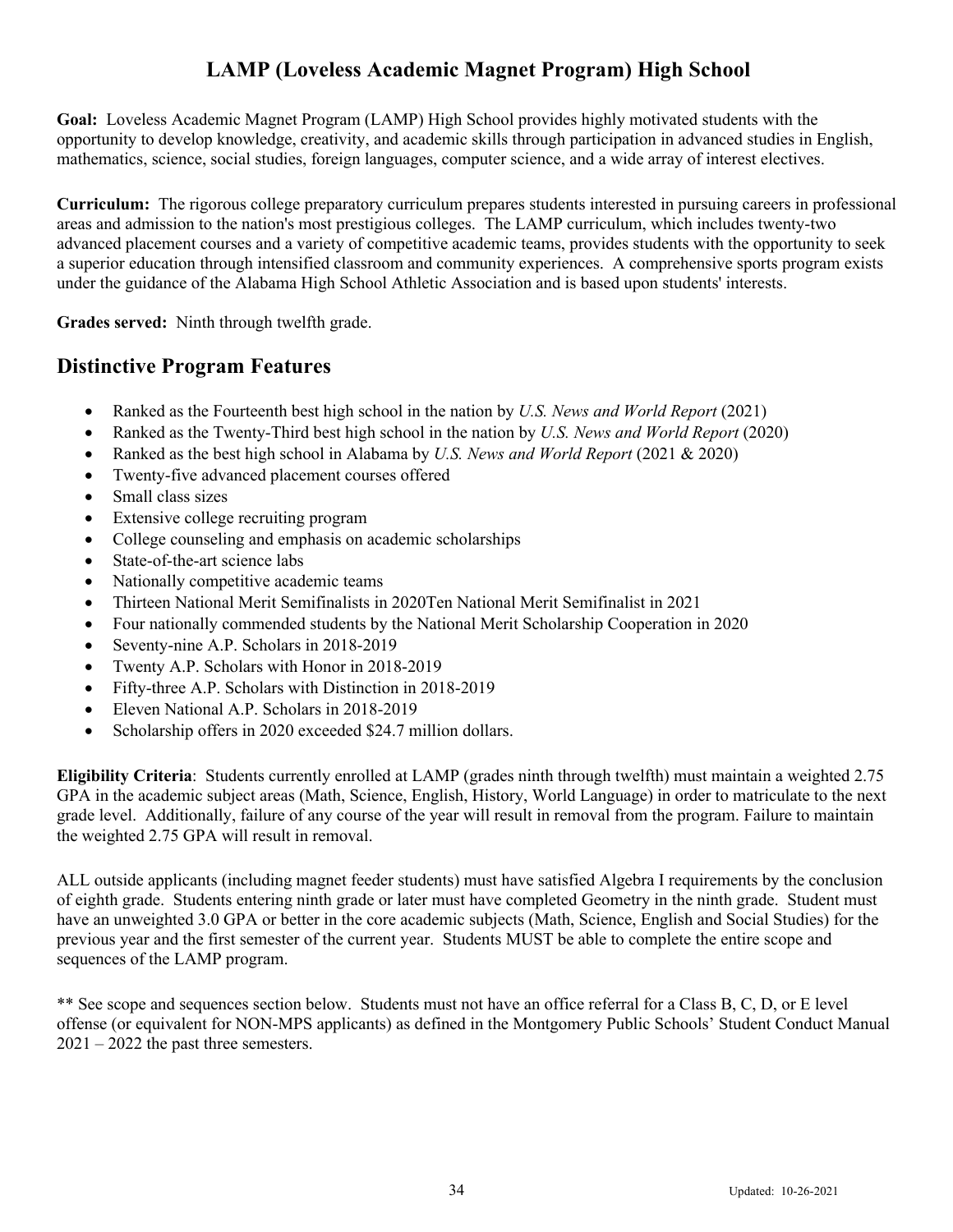## **SCOPE AND SEQUENCE – LOVELESS ACADEMIC MAGNET PROGRAM**

An Advanced Honor diploma is awarded to students who complete the endorsement prescribed courses in grades ninth through twelfth; earn twenty-five (25) units of credit from the prescribed curriculum, and pass the state-mandated end-of-course examination. Students currently enrolled at LAMP (grades 9-12) must maintain a weighted 2.75 GPA in the academic subject areas (Math, Science, English, History, Foreign Language) in order to matriculate to the next grade level. Additionally, failure of any course for the year and/or failure to maintain the weighted 2.75 GPA will result in removal from the program.

#### **The Course of Study:**

#### **Grade 9**

- Advanced English
- A.P. World History\*
- Geometry with Data Analysis or Algebra II with Statistics
- Advanced Biology
- Foreign Language (French, Latin, German, or Spanish)
- Career Preparedness/Research, Discussion & Debate
- Physical Education

#### **Grade 10**

- Advanced English
- A.P. United States History\*
- Algebra II with Statistics or Honors Pre-Calculus
- Advanced Chemistry I
- Foreign Language (French, Latin, German or Spanish)
- Career Preparedness/Research, Discussion & Debate
- Physical Education

#### **Grade 11**

- A.P. Language and Composition\*
- A.P. European History\*
- Advanced Pre-calculus or A.P. Calculus AB\*
- A.P. Biology<sup>\*</sup>, A.P. Chemistry<sup>\*</sup> (Double period classes: Choose One)
- Foreign Language (French, Latin, German, or Spanish
- Elective

#### **Grade 12**

- A.P. Literature and Composition\*
- A.P. Government<sup>\*</sup>/A.P. Macroeconomics
- A.P. Calculus AB\*
- A.P. Lab Science (physics, chemistry, or biology)
- A.P. Foreign Language (French, Latin, German, or Spanish)
- Elective

#### *\* College credit is available.*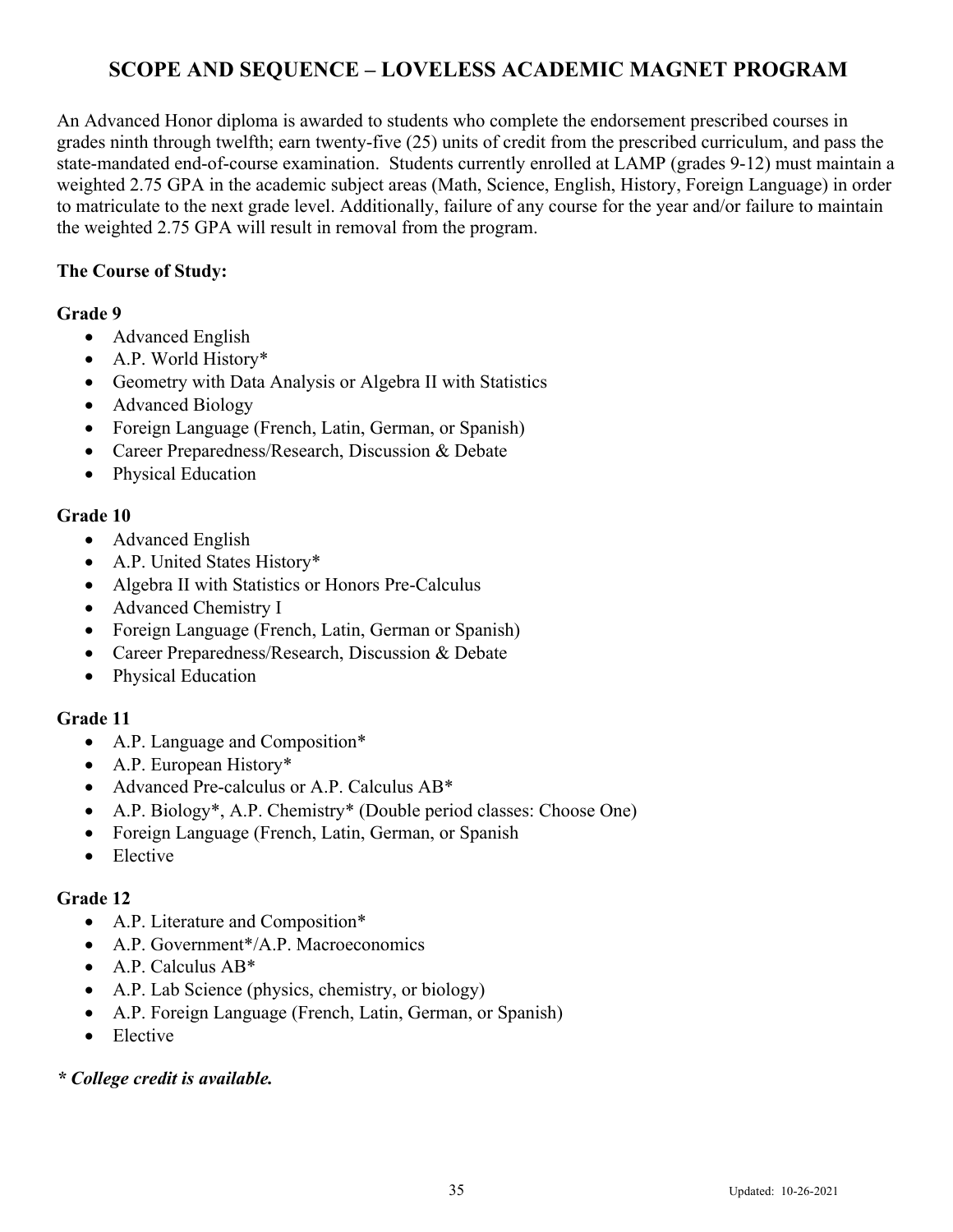**Selection Process: Eligible applicants will be randomly selected. Eligible applicants who are not offered a seat on the first round of the Magnet Lottery run will remain in the pool of qualified students if there are additional lottery runs for the 2022 – 2023 school year.**